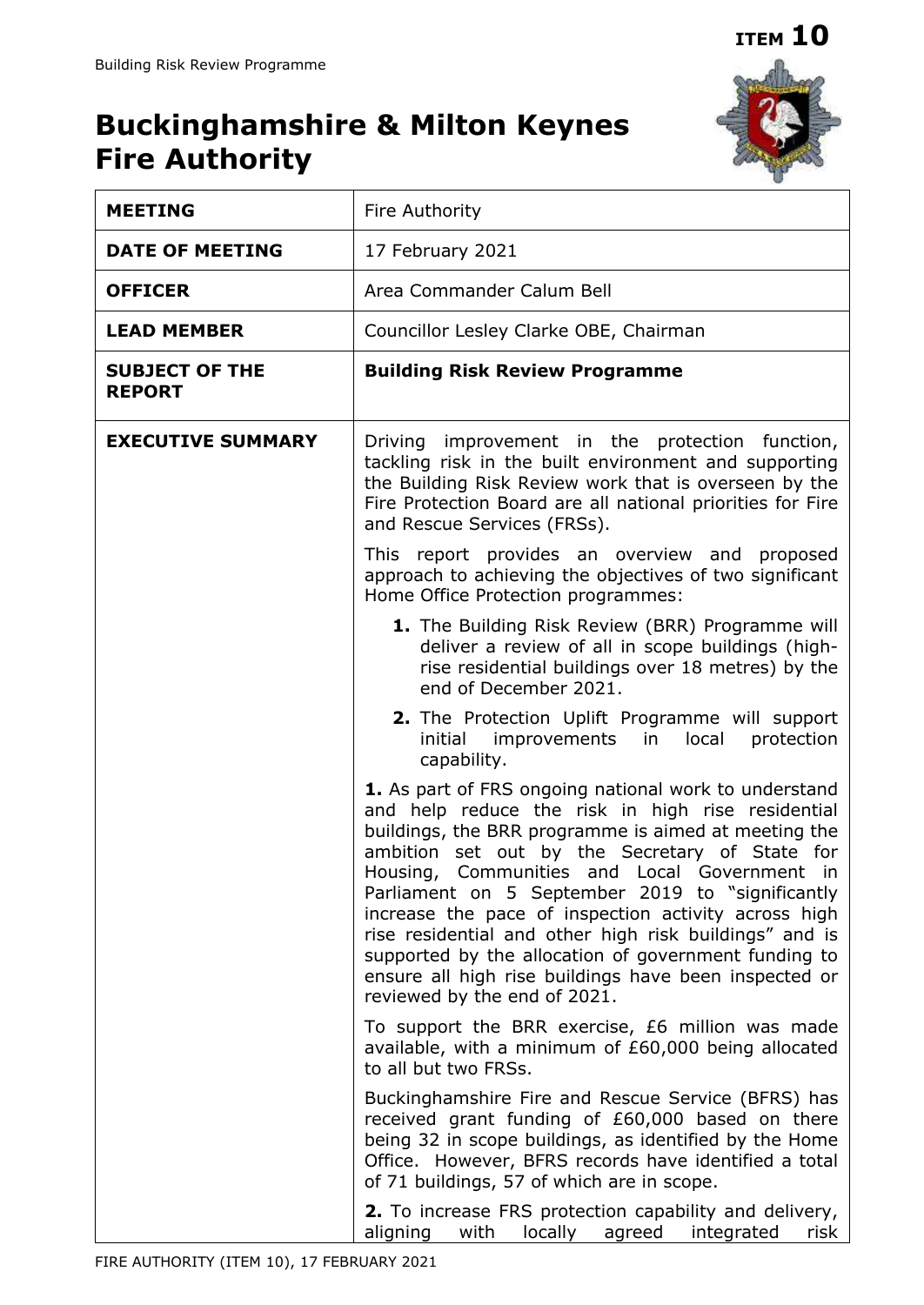|                        | management plans and risk-based<br>inspection<br>programmes. A £10 million general protection grant<br>fund has been made available and shared across all<br>FRSs in England and Wales.                                                                                                                                                                                                                                                                                                                                                                              |  |  |
|------------------------|----------------------------------------------------------------------------------------------------------------------------------------------------------------------------------------------------------------------------------------------------------------------------------------------------------------------------------------------------------------------------------------------------------------------------------------------------------------------------------------------------------------------------------------------------------------------|--|--|
|                        | BFRS has received grant funding of £123,549.85. This<br>funding allocation was assessed and determined<br>centrally, based on the identified<br>building stock<br>classification types within Buckinghamshire and Milton<br>Keynes. 2,393 in scope premises have been identified<br>by the Ministry of Housing, Communities and Local<br>Government (MHCLG). A breakdown of these is set<br>out in appendix E. It is however, permissible for FRSs<br>to use the funding for their own protection priorities in<br>line with local Integrated Risk Management Plans. |  |  |
|                        | Robust monitoring and auditing is being undertaken<br>by the National Fire Chiefs Council (NFCC), via regular<br>monthly and quarterly reporting against activity<br>undertaken and expenditure of the grant funds.                                                                                                                                                                                                                                                                                                                                                  |  |  |
|                        | A third grant has been received by BFRS in the form of<br>an infrastructure grant, totalling £46,253.86.<br><b>This</b><br>funding is in support of achieving the Grenfell Tower<br>Inquiry Phase 1 recommendations and will be reported<br>on by the Response Policy Team.                                                                                                                                                                                                                                                                                          |  |  |
| <b>ACTION</b>          | For information and noting.                                                                                                                                                                                                                                                                                                                                                                                                                                                                                                                                          |  |  |
| <b>RECOMMENDATIONS</b> | It is recommended that the Service's approach to the<br>BRR, be noted.                                                                                                                                                                                                                                                                                                                                                                                                                                                                                               |  |  |
| <b>RISK MANAGEMENT</b> | Although a comprehensive programme of building<br>inspections is routinely scheduled through a risk-<br>based inspection programme, the failure to ensure<br>that the relevant authority/responsible person is<br>adequately maintaining a high rise residential building<br>could compromise the safety of the residents should a<br>fire occur, and firefighters, when tackling a fire in one<br>of the affected types of premises.                                                                                                                                |  |  |
|                        | Failure to positively demonstrate the value added by<br>the Section 31 Grant will see diminished confidence in<br>the sector by the Minister of State for Fire and<br>possibly affect the allocation of future funding grants.                                                                                                                                                                                                                                                                                                                                       |  |  |
|                        | Any new workloads introduced by these programmes                                                                                                                                                                                                                                                                                                                                                                                                                                                                                                                     |  |  |
|                        | should not negatively impact on the ongoing risk-<br>based<br>inspection programme and<br>fulfilment<br>0f<br>statutory duties.                                                                                                                                                                                                                                                                                                                                                                                                                                      |  |  |
|                        | Any data captured through activities undertaken and<br>shared through monitoring reports is commercial and<br>reflected<br>within<br>Protection<br>the<br>team<br>Records,<br>Retention, and Disposal / Information Assets Register.                                                                                                                                                                                                                                                                                                                                 |  |  |
|                        | personally identifiable information is<br>shared<br>No<br>externally.                                                                                                                                                                                                                                                                                                                                                                                                                                                                                                |  |  |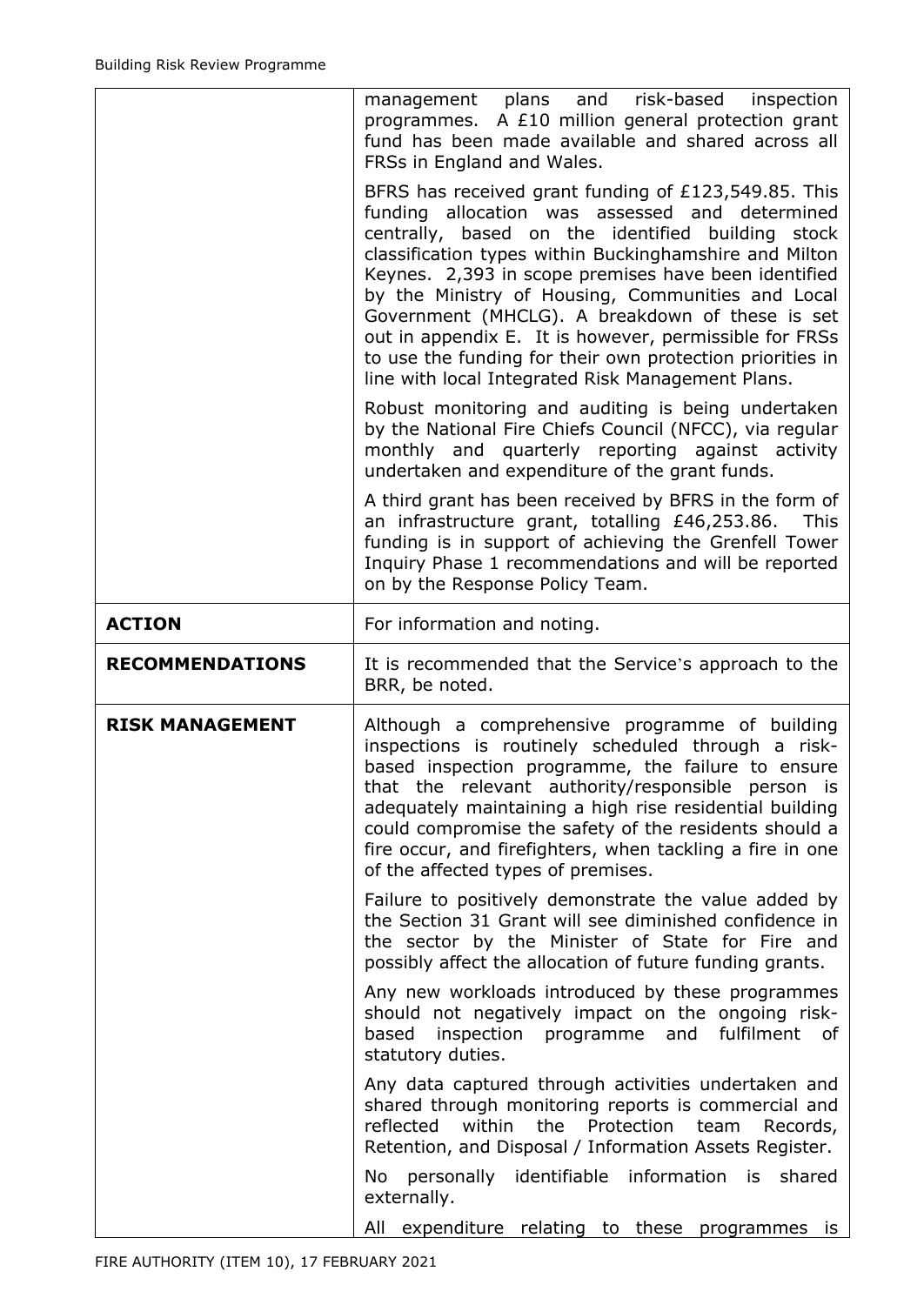|                                                                                   | accurately recorded, monitored by the finance team<br>and verified by the Director of Finance and Assets<br>prior to the submitting of any reports.                                                                                                                                                                                                                                                                                                                                                                                                                                                                                                                                                                                                                                                                                                                                                                                                                                                               |
|-----------------------------------------------------------------------------------|-------------------------------------------------------------------------------------------------------------------------------------------------------------------------------------------------------------------------------------------------------------------------------------------------------------------------------------------------------------------------------------------------------------------------------------------------------------------------------------------------------------------------------------------------------------------------------------------------------------------------------------------------------------------------------------------------------------------------------------------------------------------------------------------------------------------------------------------------------------------------------------------------------------------------------------------------------------------------------------------------------------------|
| <b>FINANCIAL</b><br><b>IMPLICATIONS</b>                                           | BFRS has received both allocations of grant funding<br>and separate cost centres have been created to<br>ensure robust monitoring of expenditure and accurate<br>reporting back to the Home Office through the NFCC.<br>Monitoring and reporting is undertaken by the<br>Protection Group Commander and authorised by the<br>Director of Finance and Assets.<br>Permissible expenditure is captured in Appendix A.<br>Both of these funding grants are one-off allocations.                                                                                                                                                                                                                                                                                                                                                                                                                                                                                                                                       |
| <b>LEGAL IMPLICATIONS</b>                                                         | The Authority has responsibilities under the Fire and<br>Rescue Services Act 2004 to promote fire safety and<br>to give advice about how to prevent fires, how to<br>restrict their spread and about means of escape.<br>However, it is also the enforcing authority for dealing<br>with breaches by any 'Responsible Person' of fire<br>safety requirements imposed by the Regulatory<br>Reform (Fire Safety) Order 2005 ('RRO'). The RRO<br>does not apply to most domestic premises but it does<br>apply to the 'common parts' of residential properties,<br>such as high-rise residential buildings, where typically<br>the 'Responsible Person' will be the owner of the<br>freehold or leasehold.<br>The proposed approaches and the use of the grant<br>funding will support BFRS in fulfilling its fire safety and<br>its enforcement roles<br>Under the RRO it is the responsibility of the<br>'Responsible Person', not BFRS, to carry<br>out an<br>assessment of the risks from fire, to identify what |
|                                                                                   | general fire precautions are required for those<br>particular premises, and to put in place appropriate<br>fire safety arrangements.                                                                                                                                                                                                                                                                                                                                                                                                                                                                                                                                                                                                                                                                                                                                                                                                                                                                              |
| <b>CONSISTENCY WITH</b><br>THE PRINCIPLES OF<br>THE DUTY TO<br><b>COLLABORATE</b> | Whilst there is no specific requirement to collaborate<br>on these two Home Office Protection programmes, we<br>continue to work closely with the other Thames Valley<br>FRSs on a variety of protection activities.                                                                                                                                                                                                                                                                                                                                                                                                                                                                                                                                                                                                                                                                                                                                                                                              |
|                                                                                   | Both of these Home Office Protection programmes are<br>standing agenda items for the NFCC South East<br>Protection and Business Safety Group.                                                                                                                                                                                                                                                                                                                                                                                                                                                                                                                                                                                                                                                                                                                                                                                                                                                                     |
|                                                                                   | Any areas of best practice and learning will continue to<br>be shared and adopted, as appropriate, as they are<br>identified.                                                                                                                                                                                                                                                                                                                                                                                                                                                                                                                                                                                                                                                                                                                                                                                                                                                                                     |
| <b>HEALTH AND SAFETY</b>                                                          | Any general Health & Safety issues are considered as<br>part of business as usual activities.                                                                                                                                                                                                                                                                                                                                                                                                                                                                                                                                                                                                                                                                                                                                                                                                                                                                                                                     |
|                                                                                   | COVID-19 specific risk assessments have<br>been<br>introduced to ensure staff safety and the continued                                                                                                                                                                                                                                                                                                                                                                                                                                                                                                                                                                                                                                                                                                                                                                                                                                                                                                            |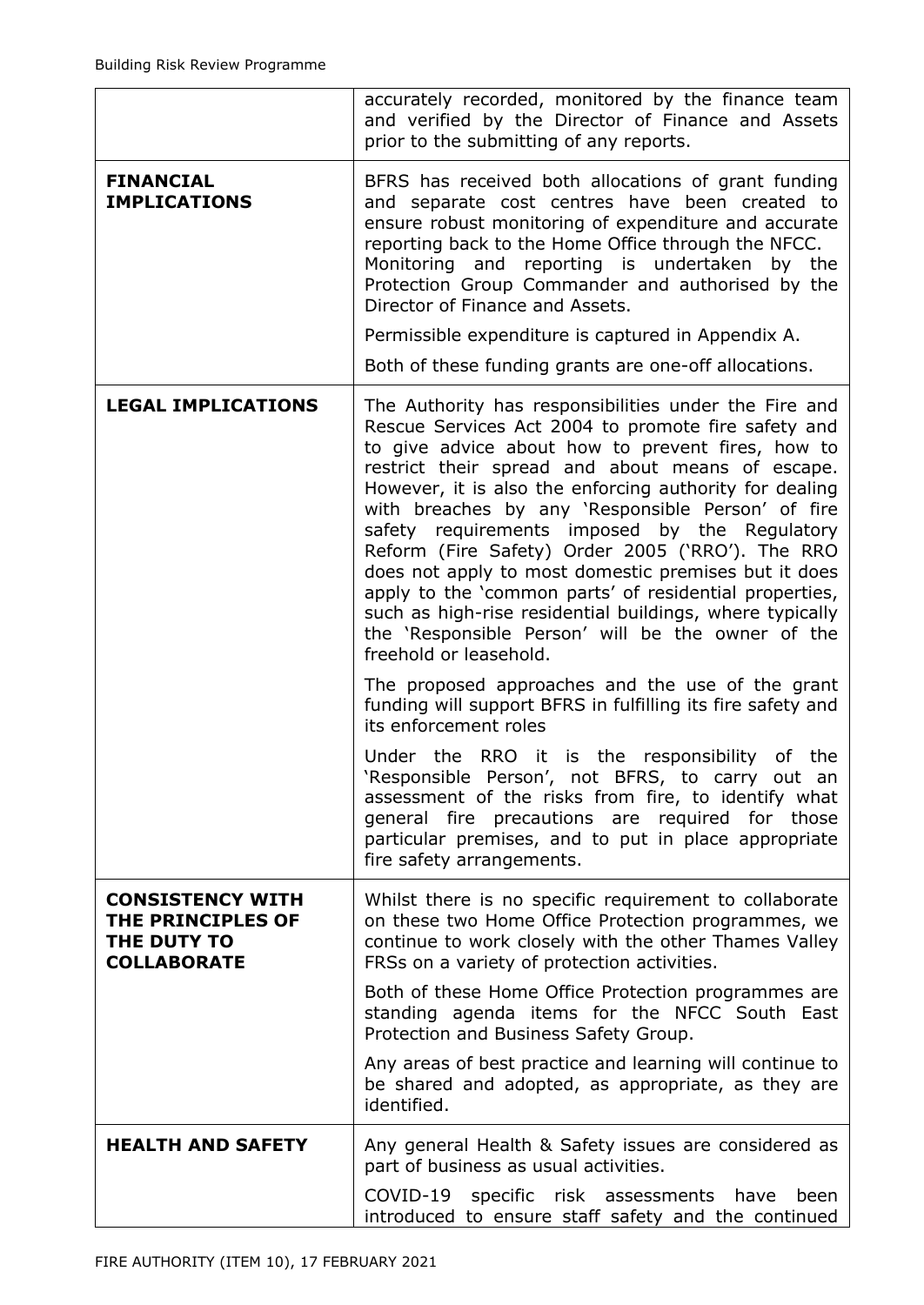|                                         | delivery of all Protection activities.                                                                                                                                                                  |  |
|-----------------------------------------|---------------------------------------------------------------------------------------------------------------------------------------------------------------------------------------------------------|--|
|                                         | Implementation of the programmes will lead to a<br>reduction of risk for residents in our highest risk<br>buildings and also improvements in firefighter safety<br>due to more compliant premises.      |  |
| <b>EQUALITY AND</b><br><b>DIVERSITY</b> | Inspections of in scope high rise residential buildings<br>and subsequent improvements/compliance will impact<br>positively on residents, making them safer in these<br>buildings.                      |  |
|                                         | An increase in Protection activity and engagement will<br>support life safety and assist businesses to comply<br>legislation, supporting<br>with<br>relevant<br>business<br>continuity and the economy. |  |
|                                         | <b>This</b><br>increased<br>will<br>assist<br>engagement<br>in.<br>understanding different community needs and deliver<br>accessible local services, building safer places.                             |  |
|                                         | Our diverse teams will feel better equipped to deliver<br>high quality services, through greater training,<br>development and accreditation.                                                            |  |
| <b>USE OF RESOURCES</b>                 | The use of existing resources will be enhanced through<br>training and building/business engagement.                                                                                                    |  |
|                                         | Current team structures will continue to be reviewed,<br>to ensure they meet the growing demands of The<br>Service and the community.                                                                   |  |
|                                         | Response crews, once trained, will be utilised to<br>deliver business engagement and fire safety activity to<br>lower risk buildings.                                                                   |  |
| <b>PROVENANCE SECTION</b><br>&          | The rationale and background to the programmes and<br>associated grant funding are set out at Appendices C<br>and E.                                                                                    |  |
| <b>BACKGROUND PAPERS</b>                | Building a Safer Future Report (Independent Review of<br>Building Regulations and Fire Safety), May 2018                                                                                                |  |
|                                         | Grenfell Tower Inquiry, Phase 1 Report, October 2019                                                                                                                                                    |  |
|                                         | Minister for Building Safety, Fire and Communities<br>letter, 29 April 2020                                                                                                                             |  |
|                                         | Prime Minister letter to the Chair of the Grenfell Tower<br>Inquiry, Sir Martin Moore-Bick, 2 June 2020                                                                                                 |  |
| <b>APPENDICES</b>                       | Appendix A: BRR / Protection Uplift Programme Report                                                                                                                                                    |  |
|                                         | Appendix B: Total distribution of funds by FRA                                                                                                                                                          |  |
|                                         | Appendix C: Grant payments acceptance letter                                                                                                                                                            |  |
|                                         | Appendix D: Infrastructure funding distribution                                                                                                                                                         |  |
|                                         | Appendix E: Protection funding rationale                                                                                                                                                                |  |
| <b>TIME REQUIRED</b>                    | 10 Minutes                                                                                                                                                                                              |  |
|                                         |                                                                                                                                                                                                         |  |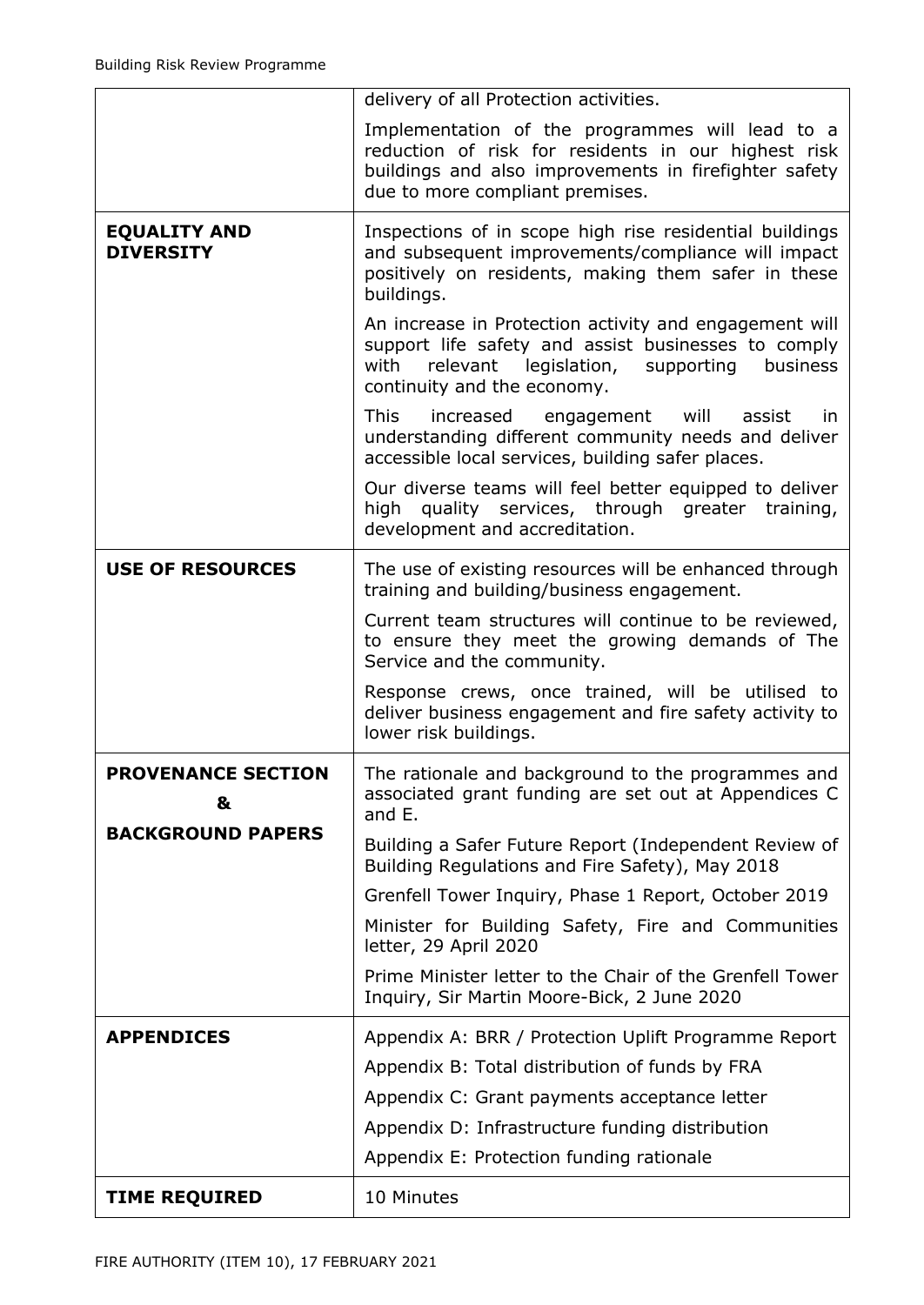| <b>REPORT ORIGINATOR</b> | Group Commander Phill Mould    |
|--------------------------|--------------------------------|
| <b>AND CONTACT</b>       | <u>pmould@bucksfire.gov.uk</u> |
|                          | 07786 747712                   |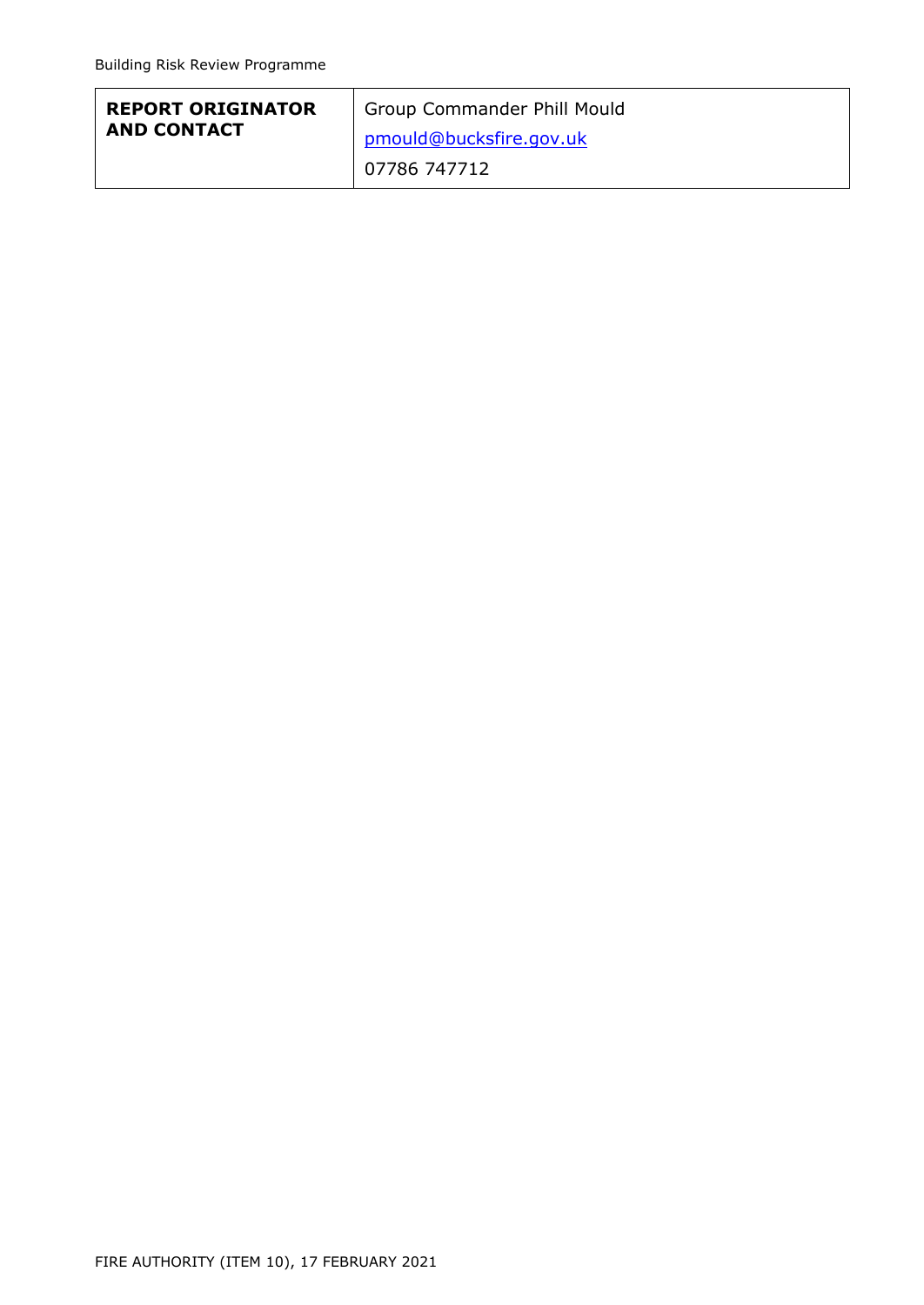**Appendix A**

# **Building Risk Review / Protection Uplift Programme**



#### INTRODUCTION

**12 October 2020**

In March 2020, the Home Office Fire Protection Board's first Building Risk Review (BRR) exercise focusing on Aluminium Composite Material (ACM) buildings was successfully completed by Fire and Rescue Services (FRSs). The Board is now working on the next steps towards meeting the ambition set by the Secretary of State for Housing, Communities and Local Government, to increase the pace of inspection activity across the estimated 11,000 high rise residential buildings over 18m in height by December 2021.

On 5 September 2019, the Secretary of State for Ministry of Housing, Communities and Local Government (MHCLG) stated:

"I expect all high rise buildings to have been inspected or assured by the time the new building safety regime is in place, or no later than 2021."

As a result, further advice was produced for the Board, proposing that FRSs be supported to take a risk-based approach to high rise residential buildings, targeting intervention activities based on a process of triage.

On 2 June 2020, the Prime Minister wrote to the Chair of the Grenfell Tower Inquiry, Sir Martin Moore-Bick, outlining the intent that all high rise residential buildings 18m or above in height should be inspected or reviewed by the end of 2021 supported by Government funding.

To assist FRSs, central funding has been allocated through a Section 31 Uplift Grant. Buckinghamshire Fire and Rescue Service (BFRS) has been allocated £229,803.71.

| Made up of:                |             |
|----------------------------|-------------|
| Building Risk Review (BRR) | £60,000.00  |
| <b>Protection Uplift</b>   | £123,549.85 |
| Infrastructure Funding     | £46,253.86  |

This report will only deal with the BRR and Protection Uplift grant funding.

#### BACKGROUND

BFRS is in receipt of uplift grants paid to Fire and Rescue Authorities to improve the protection function in order to tackle risk in the built environment and support the work of the Fire Protection Board. The grant conditions cover two separate programmes:

• The BRR programme – which will deliver a review of all high rise residential buildings over 18 metres by the end of December 2021.

• The Protection Uplift Programme – which drives improvements in local protection capability.

#### OBJECTIVES OF THE GRANT

• To demonstrate that the portfolio of risk across c.11,000 high rise residential buildings in England (57 identified premises across BFRS) is understood, targeting resources where risk may be greatest.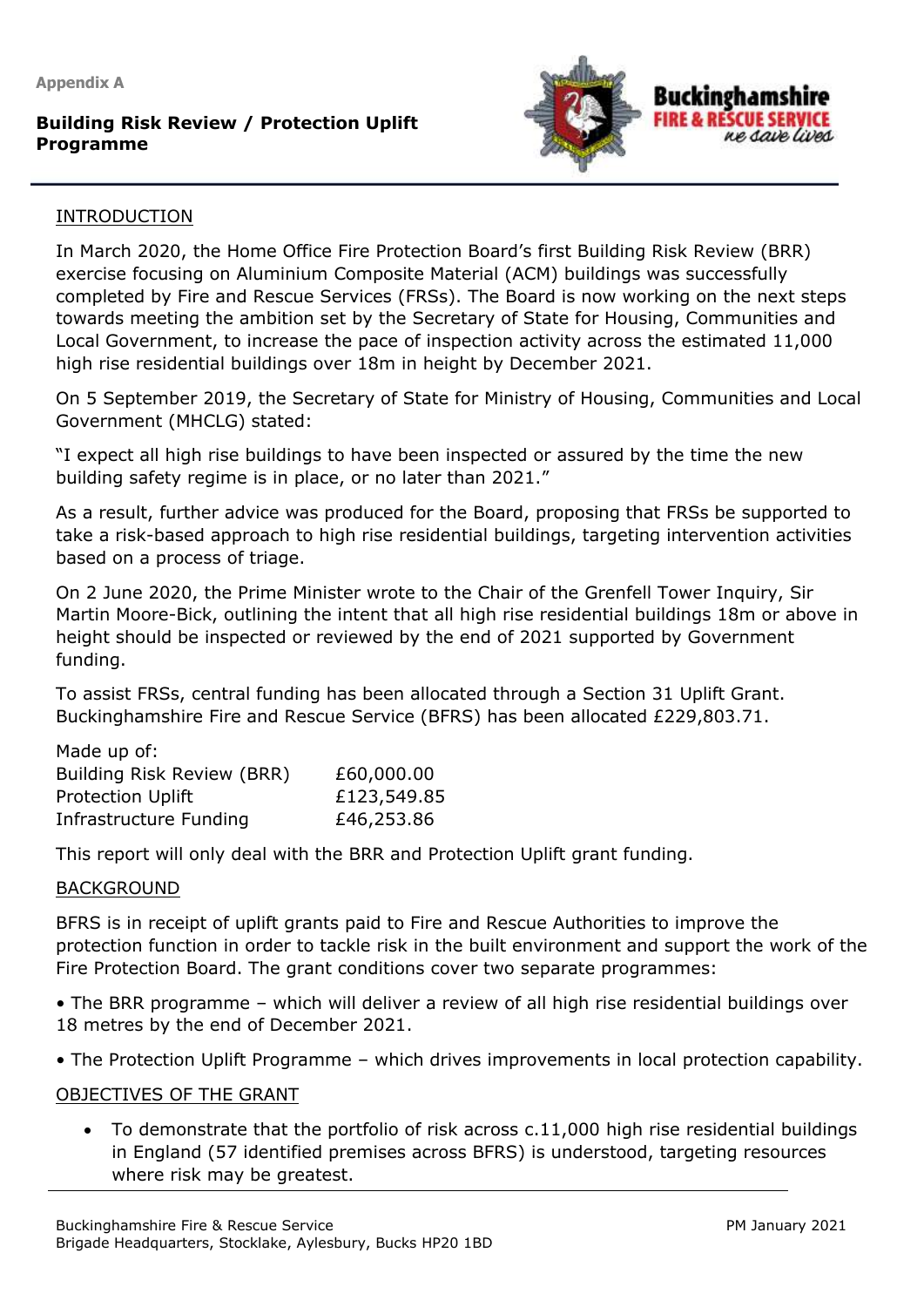

- Deliver on the Secretary of State's ambition.
- To measure delivery against the above objectives and determine when the programme has been completed - a dataset should be collated by FRSs which will form the basis for meeting reporting requirements.

#### **SCOPE**

#### BRR:

The scope of the BRR programme is to triage every high rise residential building above 18m. Any with identified combustible ACM cladding, which were previously captured for which a return has already been provided, do not need to be considered again.

#### Protection Uplift

The scope of the grant is to build long-term capability within fire protection functions. Expenditure should be incurred for the purposes of bolstering FRS protection capability and delivery in line with locally agreed integrated risk management plans and risk-based inspection programmes.

Information relating to acceptable expenditure is captured in detail within Appendix C.

#### REPORTING

Each FRS will be required to report to the Protection Board on their progress against the programmes objectives as stated within the grant funding agreement from the Home Office:

Quarterly commentary on progress and expenditure.

The Protection Board is required to report to the Minister of State for Fire on the BRR Programme and break this down to individual FRS level.

#### INSPECTIONS

For a high rise residential buildings to be considered audited/inspected for the purposes of a BRR response, it requires the FRS to provide the minimum question set to be completed and returned by a sector competent regulator.

#### PERFORMANCE MEASURES

The BRR is an output-based programme for which performance measures can be reported on. From the monthly BRR return, performance measures which are analysed and reported on, are captured. An online portal has recently gone live, hosted on Tymly.

In addition, FRSs will provide a quarterly narrative report updating on delivery to the Board, which will allow an explanation of external factors that could affect delivery. Until otherwise informed by FRSs, there is a working assumption of a straight-line delivery trajectory. FRSs will be requested to supply the Board with a delivery plan, including milestones, allowing a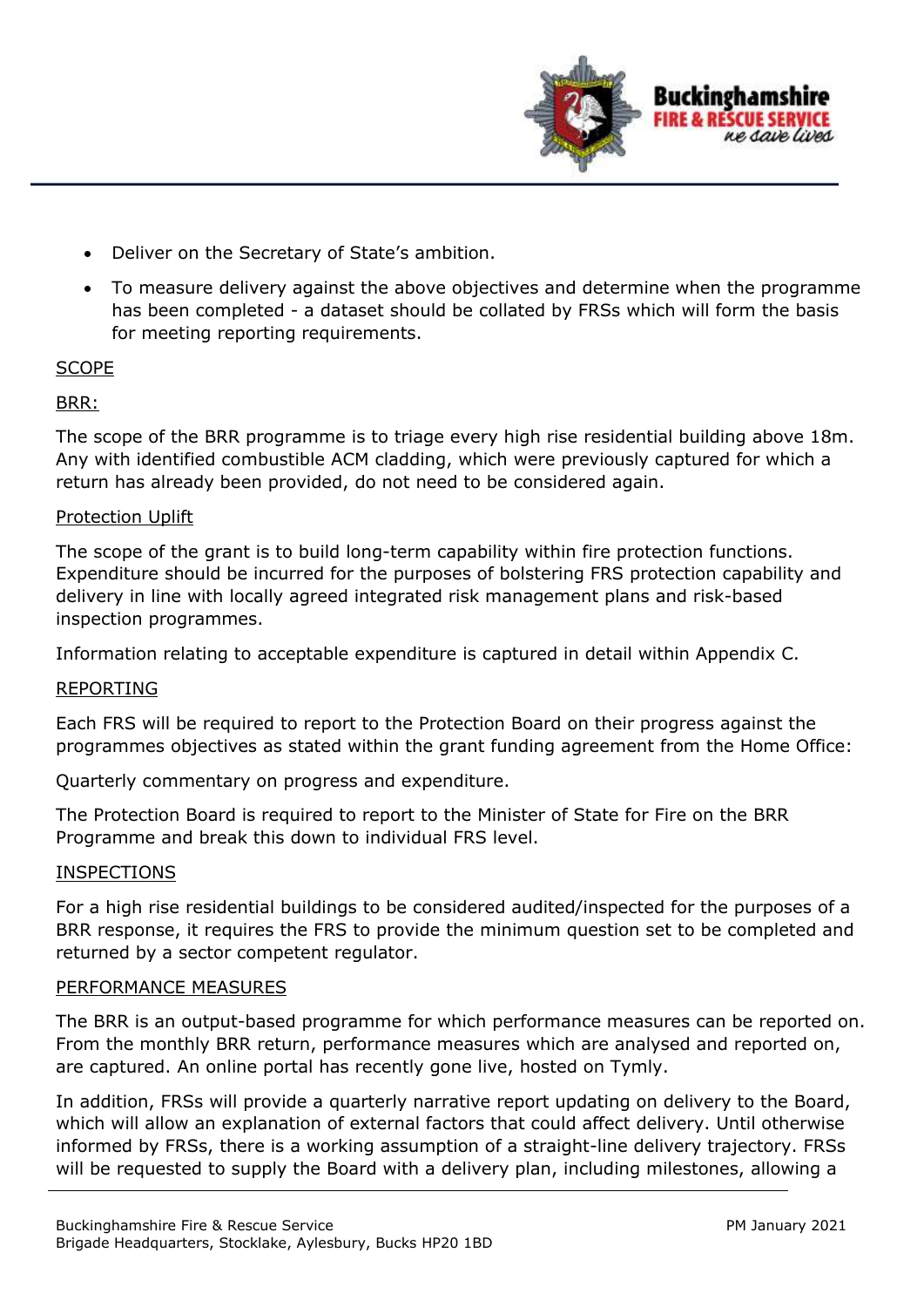

commentary for local delivery challenges based on circumstance.

#### BFRS APPROACH

Following the Grenfell Tower fire, Dame Judith Hackitt was commissioned by Government to lead an Independent Review of Building Regulations and Fire Safety. Dame Judith's report - Building a Safer Future - identified that there are significant issues across the fire and construction sector including a lack of competence in key professions. There were specific recommendations made in relation to the competence of Fire Safety Officers (FSOs). In light of this, the existing Competency Framework for Business Fire Safety Regulators has been reviewed.

The proposed changes to the competence requirements for FRS protection staff will enable the sector to prove that it is fit to regulate the built environment as part of the proposed new regulatory system and demonstrate to Her Majesty's Inspectorate of Constabulary and Fire and Rescue Services (HMICFRS) that FSOs are competent to undertake their role.

BFRS already aspire to achieve all areas of the National Fire Chiefs Council (NFCC) Competency Framework for Fire Safety Regulators and are currently undertaking to train a number of staff. To use this Uplift Grant to create new vacancies will also require investment in time and money in the initial acquisition of skills.

The protection structure has been amended to provide a suitably qualified and competent team to deliver the required outcomes and report on progress on a monthly basis to the Home Office Protection Board.

Persons responsible for all in scope BRR buildings (e.g. owners, managers) have been written to, introducing the BRR programme and requesting up to date information and data sets, to allow for an initial desk top review and triage to be undertaken, prioritising buildings and establishing the triage method to be used. All in scope buildings within Buckinghamshire and Milton Keynes will be physically visited.

The current Risk Based Inspection Programme (RBIP) is being reviewed and will incorporate buildings identified within the Protection Uplift programme data sets.

A number of members of staff have been employed / seconded on fixed term contracts into the BFRS protection team to support the delivery of both programmes.

The necessary Information Technology equipment has been purchased to support these roles.

Acquisition training has been procured for these new staff members, and to upskill a number of existing ones.

Specific training has also been procured to support the delivery of the programmes.

Business engagement has been prioritised and a number of work streams are being developed.

Further investment in technology is planned, along with training to support response crews in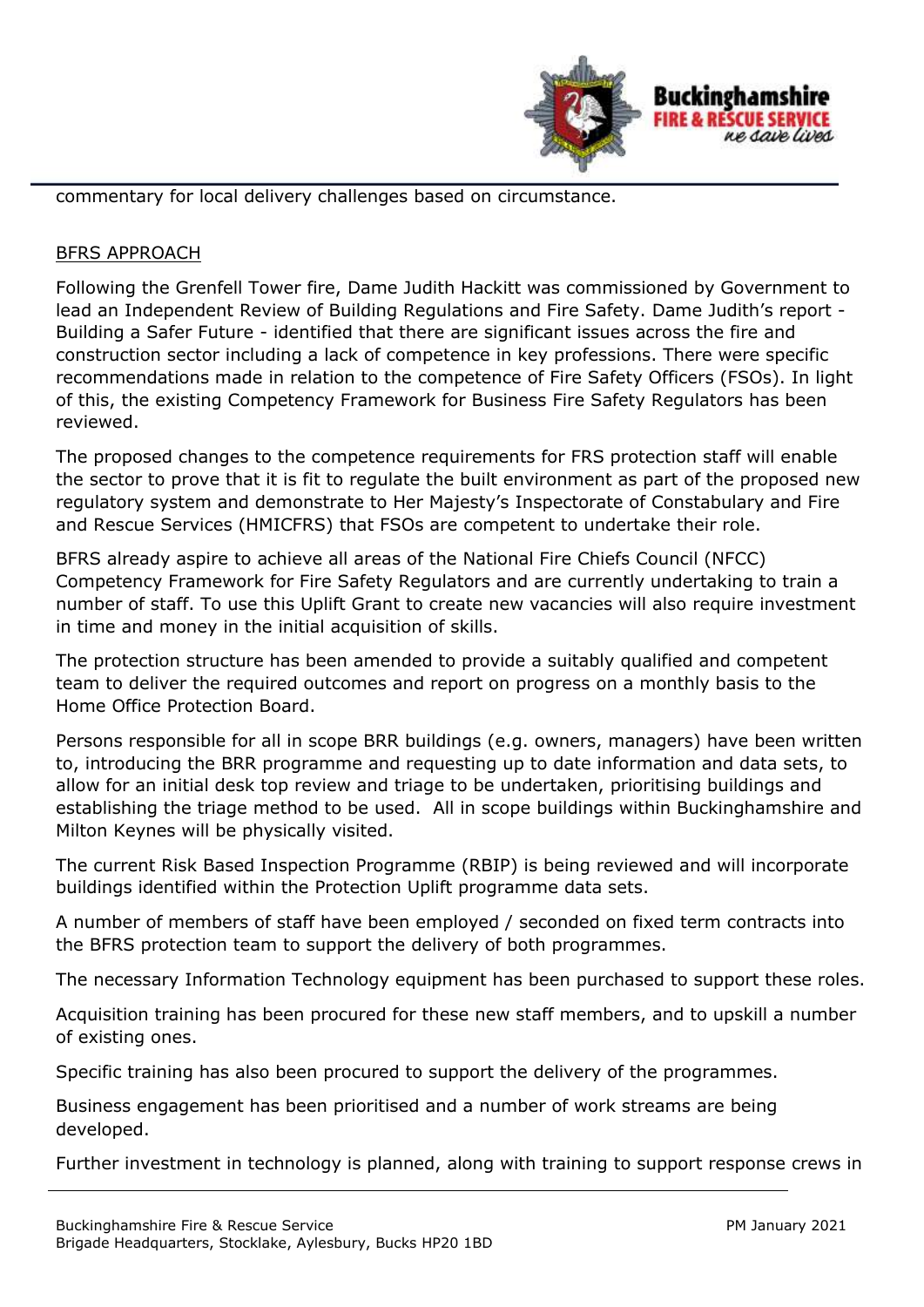

the delivery of business engagement and fire safety activity with lower risk buildings.

#### **CONCLUSION**

With the current focus on high rise residential buildings following the Grenfell Tower fire and the subsequent inquiry, shortcomings are continuing to be uncovered sending ripples through the built environment. Public and governmental interest will remain for the foreseeable future.

In delivering this programme not only will the financial investment be used to improve the safety of the residents of these types of buildings but there is an opportunity to build resilience, capability and succession planning within the protection teams going forward.

Provided the requirements and scope set by the Home Office are met, full advantage can be taken in delivering elements of the BFRS Corporate Plan. Additionally, firefighter safety will be improved, and any deficiencies found within these premises will be rectified through the robust inspection programme.

Focus must not be lost on the people who live and occupy these buildings. By giving information in a timely and appropriate manner, they will be reassured, therefore maintaining the confidence of the people in Buckinghamshire and Milton Keynes in their Fire and Rescue Service.

We will remain dedicated to maintaining the measured and targeted approach used so far which is based on risk. We will continue to use our professional capability and experience to support Local Authorities, building owners and other organisations through a period of high demand and increased government expectations.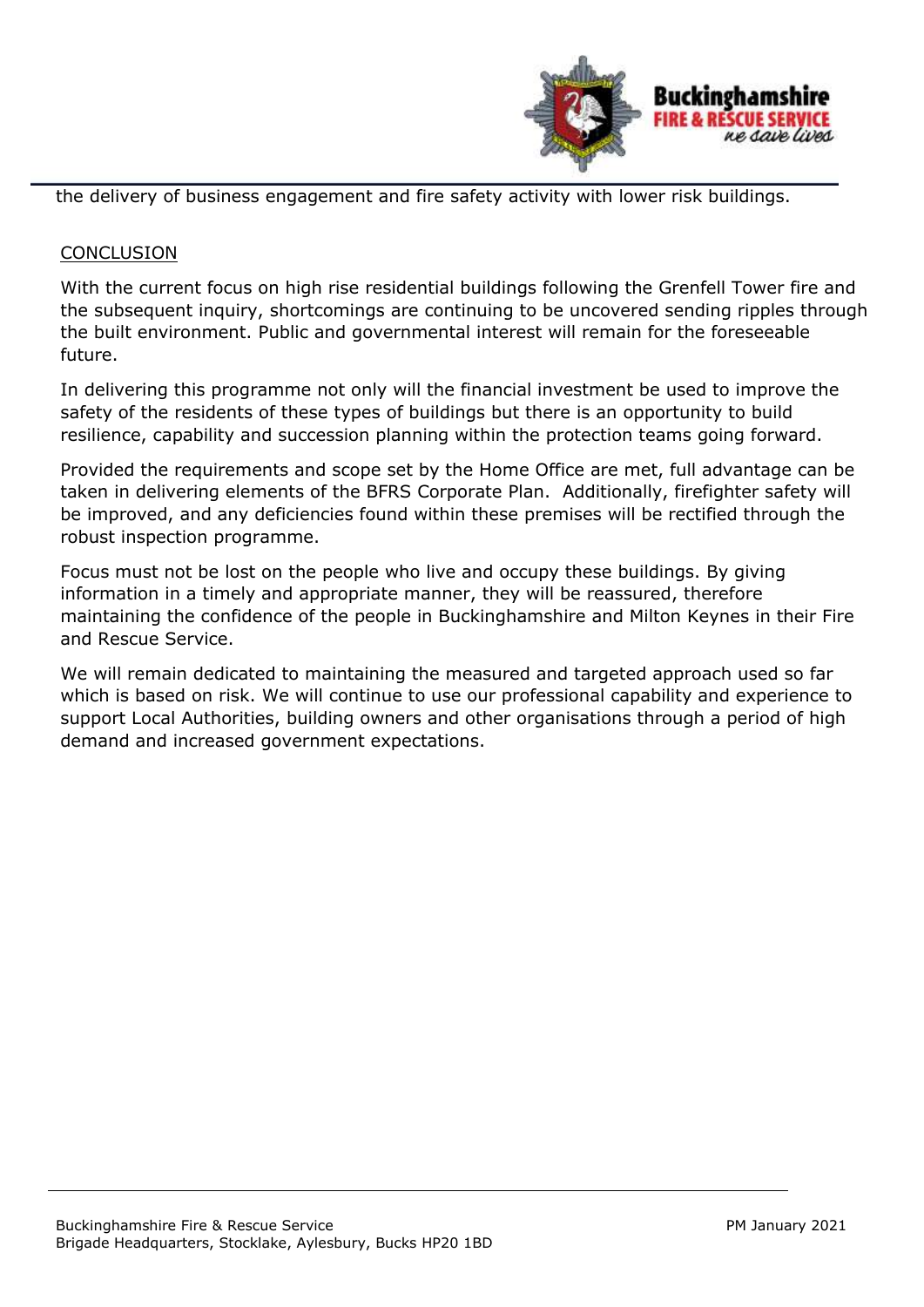# **Appendix B Annex A: Total distribution of funds by FRA**

| <b>FRA</b>                            | <b>Building Risk</b><br><b>Review</b> | <b>Protection Uplift</b> | Total $(E)$  |
|---------------------------------------|---------------------------------------|--------------------------|--------------|
| Avon                                  | 166,137.93                            | 368,894.14               | 535,032.07   |
| <b>Bedfordshire</b>                   | 60,000.00                             | 101,452.34               | 161,452.34   |
| <b>Berkshire</b>                      | 60,000.00                             | 64,898.52                | 124,898.52   |
| <b>Buckinghamshire</b>                | 60,000.00                             | 123,549.85               | 183,549.85   |
| <b>Cambridgeshire</b>                 | 60,000.00                             | 114,617.91               | 174,617.91   |
| <b>Cheshire</b>                       | 60,000.00                             | 117,457.54               | 177,457.54   |
| <b>Cleveland</b>                      | 60,000.00                             | 41,716.79                | 101,716.79   |
| <b>Cornwall &amp; Isles of Scilly</b> | 60,000.00                             | 56,792.66                | 116,792.66   |
| <b>Cumbria</b>                        | 60,000.00                             | 79,199.94                | 139,199.94   |
| <b>Derbyshire</b>                     | 60,000.00                             | 72,849.49                | 132,849.49   |
| <b>Devon &amp; Somerset</b>           | 60,000.00                             | 256,909.34               | 316,909.34   |
| <b>Dorset &amp; Wiltshire</b>         | 109,835.37                            | 228,926.05               | 338,761.42   |
| <b>Durham</b>                         | 60,000.00                             | 49,254.72                | 109,254.72   |
| <b>East Sussex</b>                    | 195,810.90                            | 314,424.81               | 510,235.71   |
| <b>Essex</b>                          | 104,889.87                            | 212,714.32               | 317,604.19   |
| Gloucestershire                       | 60,000.00                             | 79,819.50                | 139,819.50   |
| <b>Greater London</b>                 | 2,316,286.98                          | 3,201,608.78             | 5,517,895.76 |
| <b>Greater Manchester</b>             | 251,733.03                            | 164,956.86               | 416,689.89   |
| <b>Hampshire &amp; Isle of Wight</b>  | 125,052.28                            | 271,468.91               | 396,521.19   |
| <b>Hereford and Worcester</b>         | 60,000.00                             | 121,639.55               | 181,639.55   |
| <b>Hertfordshire</b>                  | 60,000.00                             | 101,245.82               | 161,245.82   |
| <b>Humberside</b>                     | 60,000.00                             | 114,824.43               | 174,824.43   |
| <b>Kent</b>                           | 60,000.00                             | 382,008.08               | 442,008.08   |
| Lancashire                            | 60,000.00                             | 250,300.74               | 310,300.74   |
| Leicestershire                        | 60,000.00                             | 221,439.74               | 281,439.74   |
| Lincolnshire                          | 60,000.00                             | 91,436.18                | 151,436.18   |
| <b>Merseyside</b>                     | 135,323.69                            | 388,874.83               | 524,198.52   |
| <b>Norfolk</b>                        | 60,000.00                             | 142,962.61               | 202,962.61   |
| <b>North Yorkshire</b>                | 60,000.00                             | 256,238.15               | 316,238.15   |
| Northamptonshire                      | 60,000.00                             | 61,852.37                | 121,852.37   |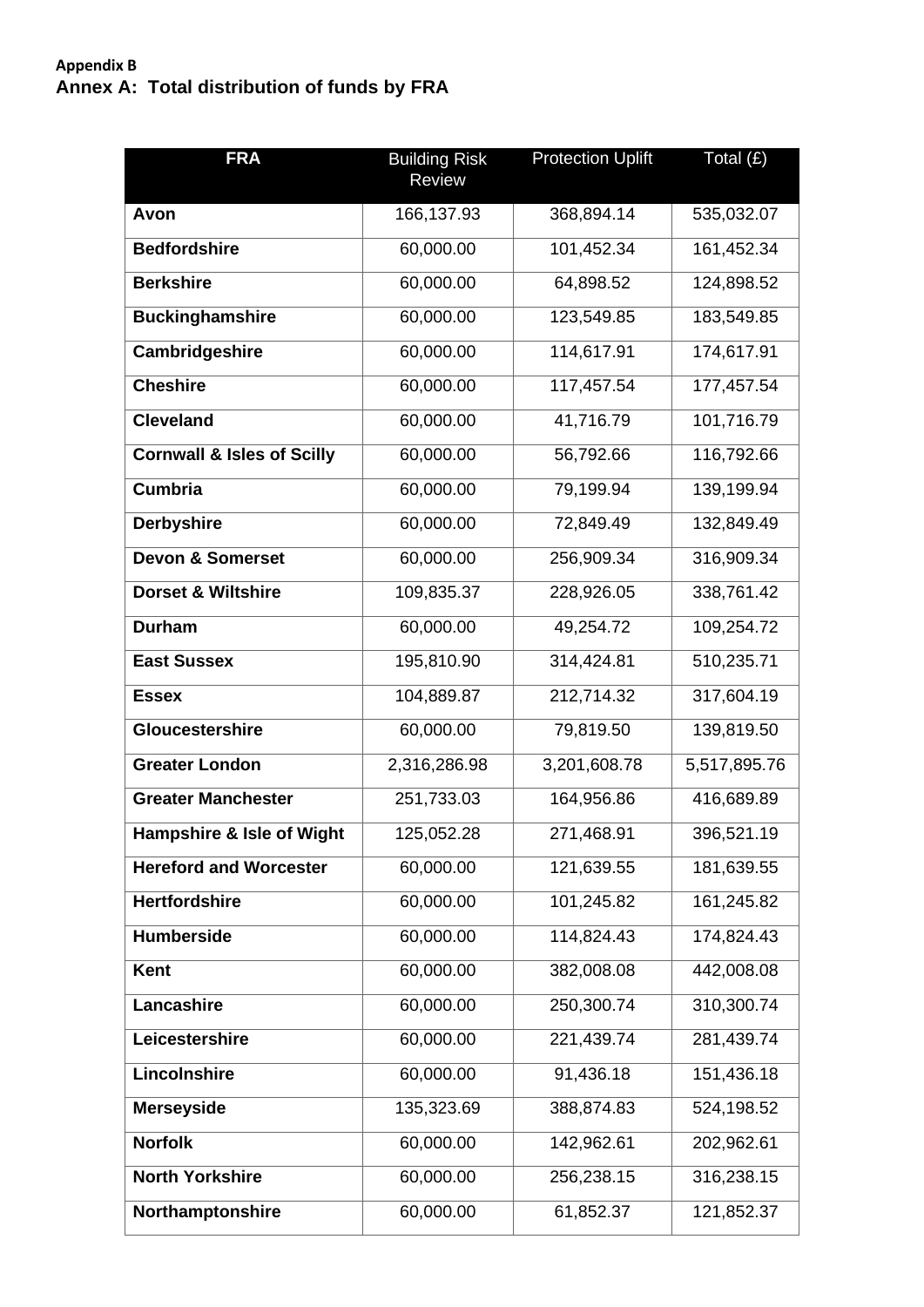#### **Appendix B**

| <b>Northumberland</b>  | 60,000.00    | 21,529.58    | 81,529.58     |
|------------------------|--------------|--------------|---------------|
| Nottinghamshire        | 60,000.00    | 92,004.10    | 152,004.10    |
| <b>Oxfordshire</b>     | 60,000.00    | 272,036.84   | 332,036.84    |
| <b>Shropshire</b>      | 60,000.00    | 40,735.82    | 100,735.82    |
| <b>South Yorkshire</b> | 126,193.54   | 184,782.66   | 310,976.20    |
| <b>Staffordshire</b>   | 60,000.00    | 55,760.06    | 115,760.06    |
| <b>Suffolk</b>         | 60,000.00    | 79,406.46    | 139,406.46    |
| <b>Surrey</b>          | 60,000.00    | 157,160.78   | 217,160.78    |
| <b>Tyne and Wear</b>   | 145,975.52   | 156,592.85   | 302,568.37    |
| Warwickshire           | 60,000.00    | 128,454.67   | 188,454.67    |
| <b>West Midlands</b>   | 263,906.56   | 309,519.99   | 573,426.55    |
| <b>West Sussex</b>     | 60,000.00    | 111,571.76   | 171,571.76    |
| <b>West Yorkshire</b>  | 198,854.28   | 336,109.28   | 534,963.56    |
| Total                  | 5,999,999.95 | 9,999,999.82 | 15,999,999.77 |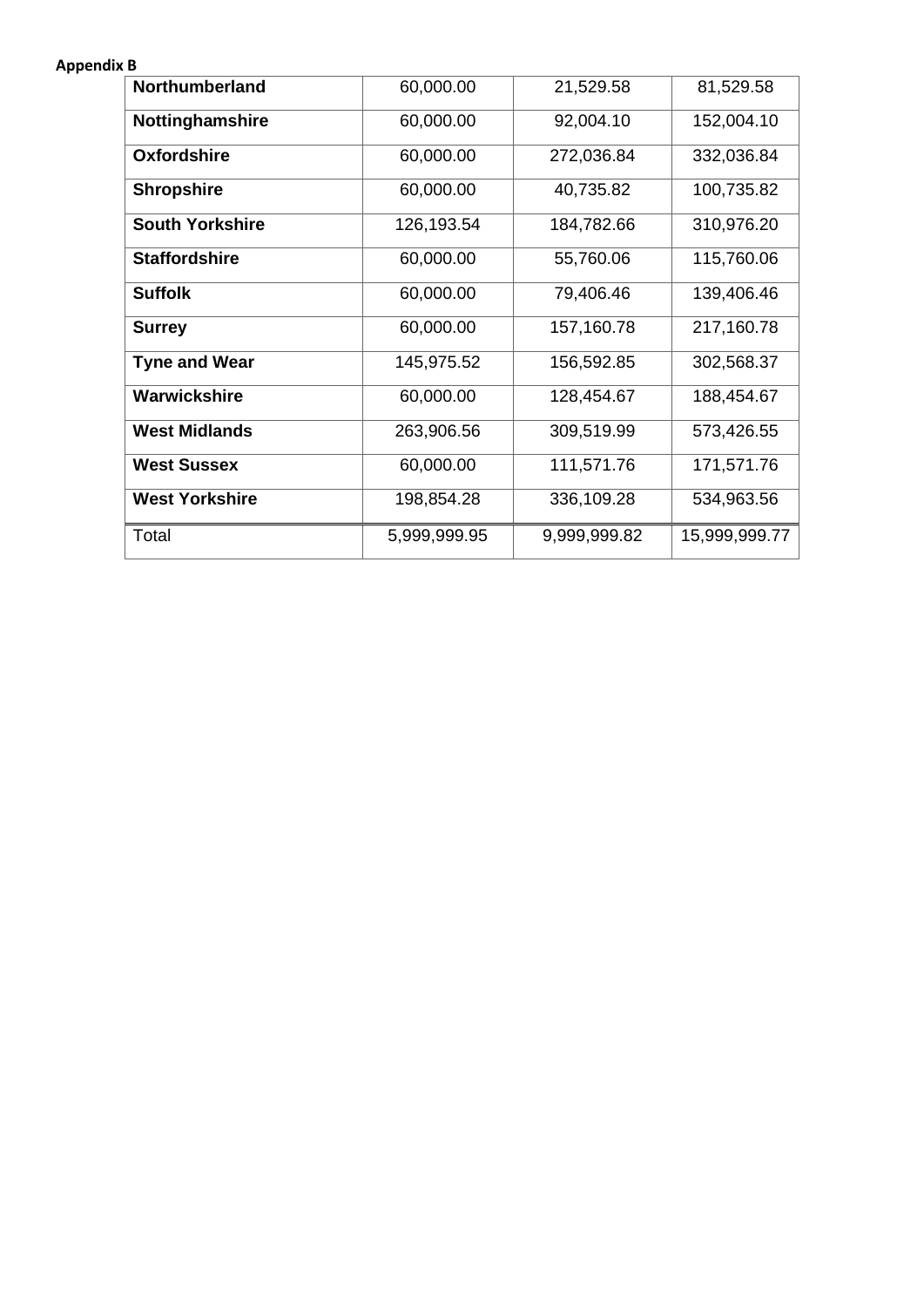

Luke Edwards, Fire and Resilience Director, Home Office

2 Marsham Street London SW1P 4DF

[www.gov.uk/home-o](http://www.gov.uk/home-)ffice

To: Jason Thelwell Buckinghamshire Fire and Rescue [jthelwell@bucksfire.gov.uk](mailto:jthelwell@bucksfire.gov.uk)

To: Cllr Leslie Clarke Buckinghamshire Fire and Rescue Authority [LMClarke@buckscc.gov.uk](mailto:LMClarke@buckscc.gov.uk)

27 July 2020

#### **Grant Payment to Buckinghamshire Fire and Rescue Authority**

I am writing to seek your acceptance of funding covering two grants to Buckinghamshire Fire and Rescue Authority. The first grant of sixty thousand pounds (£60,000) is for the Building Risk Review Programme. The second grant of one hundred and twenty-three thousand, five hundred and forty nine pounds eighty five pence (£123,549.85) is for the Protection Uplift Programme. The funding is provided as per the agreed funding allocations set out in Annex A.

This is a one-year funding arrangement intended to make a significant impact in driving improvement in the protection function within fire and rescue services, tackling risk in the built environment and supporting the Building Risk Review work that is overseen by the Fire Protection Board. The grant conditions cover two separate programmes:

- i. The Building Risk Review Programme which will deliver a review of all high-rise residential buildings over 18 metres by the end of December 2021.
- ii. The Protection Uplift Programme which support initial improvements in local protection capability.

We look forward to supporting your mobilisation of the funding and working with you during the lifetime of the arrangement to help make a real difference.

Payment of these monies is subject to your acceptance of this offer and the standard terms and conditions of the Grant Letter.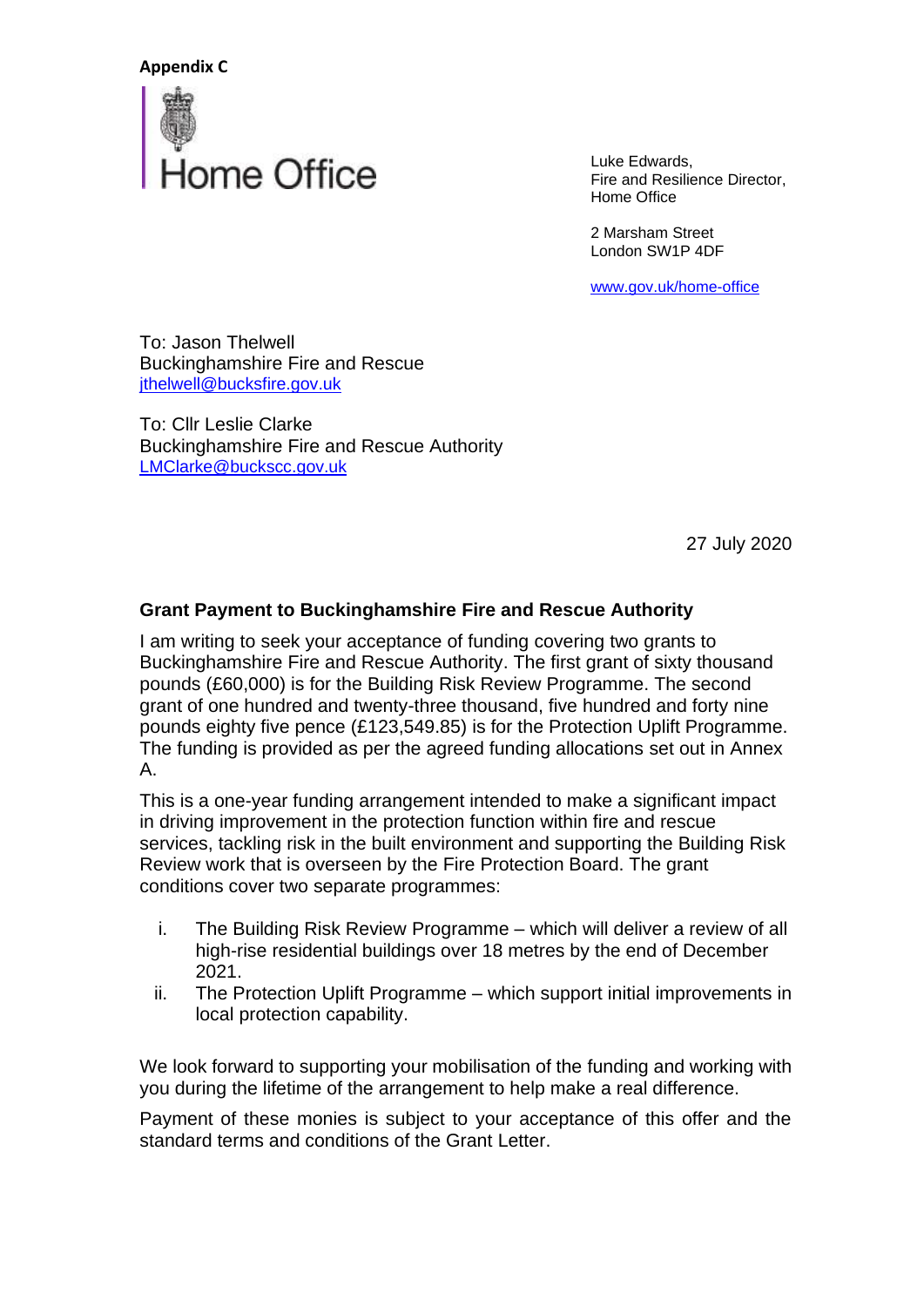# **Building Risk Review Grant**

#### **Funding purpose**

Delivery of the Building Risk Review (BRR) programme in Buckinghamshire Fire and Rescue Authority, as detailed within NFCC Appendices of BRR programme, with continued guidance and support of the Fire Protection Board to achieve a review of the fire safety arrangements in all in scope high-rise residential buildings over 18 metres by December 2021.

### **Grant Restrictions**

The following grant restrictions will apply:

- The grant is ring-fenced to expenditure by fire and rescue services in England in discharging fire protection duties.
- Expenditure must be incurred in assuring that all high-rise residential buildings over 18 metres - identified in each service area - are reviewed by end of December 2021 and that a framework for identification and inspection is in place.
- Data returns to the Home Office via the Fire Protection Board Secretariat on the work achieved towards the above will be required, in line with the monitoring and reporting requirements stipulated in this grant letter.
- Evidence of grant expenditure applied to the grant will be required on a quarterly basis to cover each three-month period until all the funds have been spent.

### **Conditions of expenditure**

Expenditure should be incurred for the purposes of undertaking the BRR programme, ensuring that in scope high-rise residential buildings over 18m identified in each FRS area are subject to an initial risk assessment and depending on that outcome, visited or audited by the end of the December 2021.

Categories of expenditure are listed at Annex B. Under this grant, pension abatement costs **will not be** deemed acceptable expenditure.

### *Monitoring and reporting requirements*

### **Financial reporting**

- Sign-off of grant expenditure by the S151/S112 officer will be required on a quarterly basis to cover each quarter until funds are fully spent.
- First quarterly reporting (if funds have been spent) will be required by 31<sup>st</sup> August and quarterly thereafter.
- FRS will need to complete the financial return with the type of spend specified, which is attached at Annex B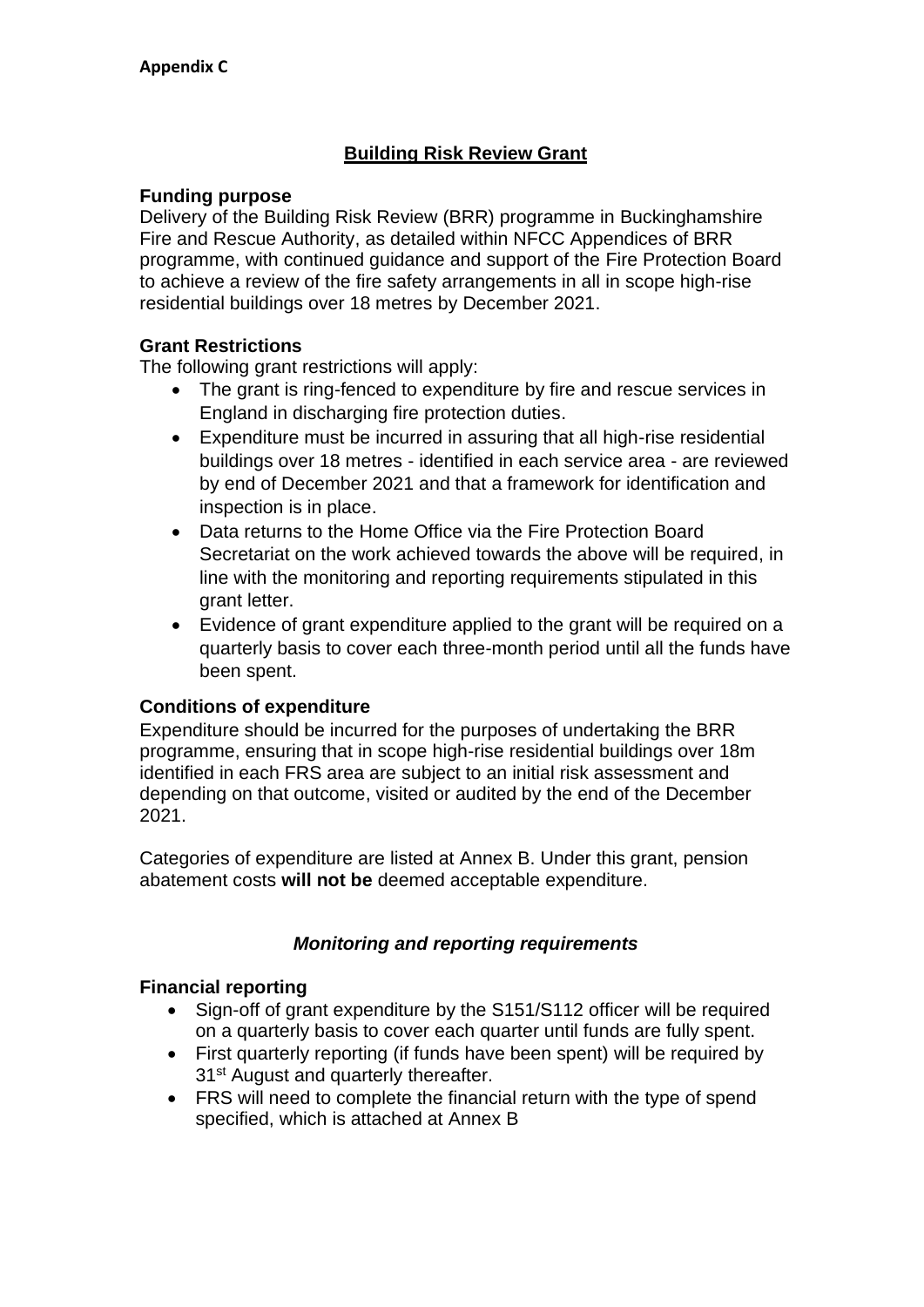#### **Monitoring requirements**

The monitoring return for this grant will align with the returns provided to the Fire Protection Board Secretariat.

Monthly reporting will be required by FRS until 31 March 2021 or the funds are fully spent and provided to the Home Office via Fire Protection Board Secretariat. The following will be captured as part of the BRR returns:

- A. How many buildings have had an initial review;
- B. How many remaining for an initial review;
- C. The number of higher risk buildings identified requiring an audit;
- D. The number of lower risk buildings identified which do not require an audit;
- E. The number of audits completed;
- F. Enforcement action taken after an audit (number);
- G. Breakdown of the type of enforcement action taken and the number.

This reporting will be submitted via a monthly BRR spreadsheet, to the Fire Protection Board Secretariat.

FRS will also need to provide an initial brief description on trajectory of their programme with milestones to the Home Office via Fire Protection Board Secretariat, by Wednesday 5 August.

# **Protection Uplift Grant**

#### **Funding purpose**

To bolster the fire protection capability and delivery, aligning with locally agreed integrated risk management plans and risk-based inspection programmes in Buckinghamshire Fire and Rescue Authority.

### **Grant Restrictions**

The following grant restrictions will apply:

- The grant is ring-fenced to expenditure by fire and rescue services in England in discharging fire protection duties.
- Returns to the Home Office via the Fire Protection Board Secretariat on the work achieved towards the above will be required.
- Evidence of grant expenditure applied to the grant will be required on a quarterly basis to cover each three-month period up to 31 March 2021 or until the funds are fully spent.

### **Conditions of expenditure**

Expenditure should be incurred for the purposes of bolstering the fire protection capability and delivery in line with locally agreed integrated risk management plans and risk-based inspection programmes. The aim of the grant is to build long-term capability within fire protection functions, so there's an expectation that funding would be used to cover areas such as: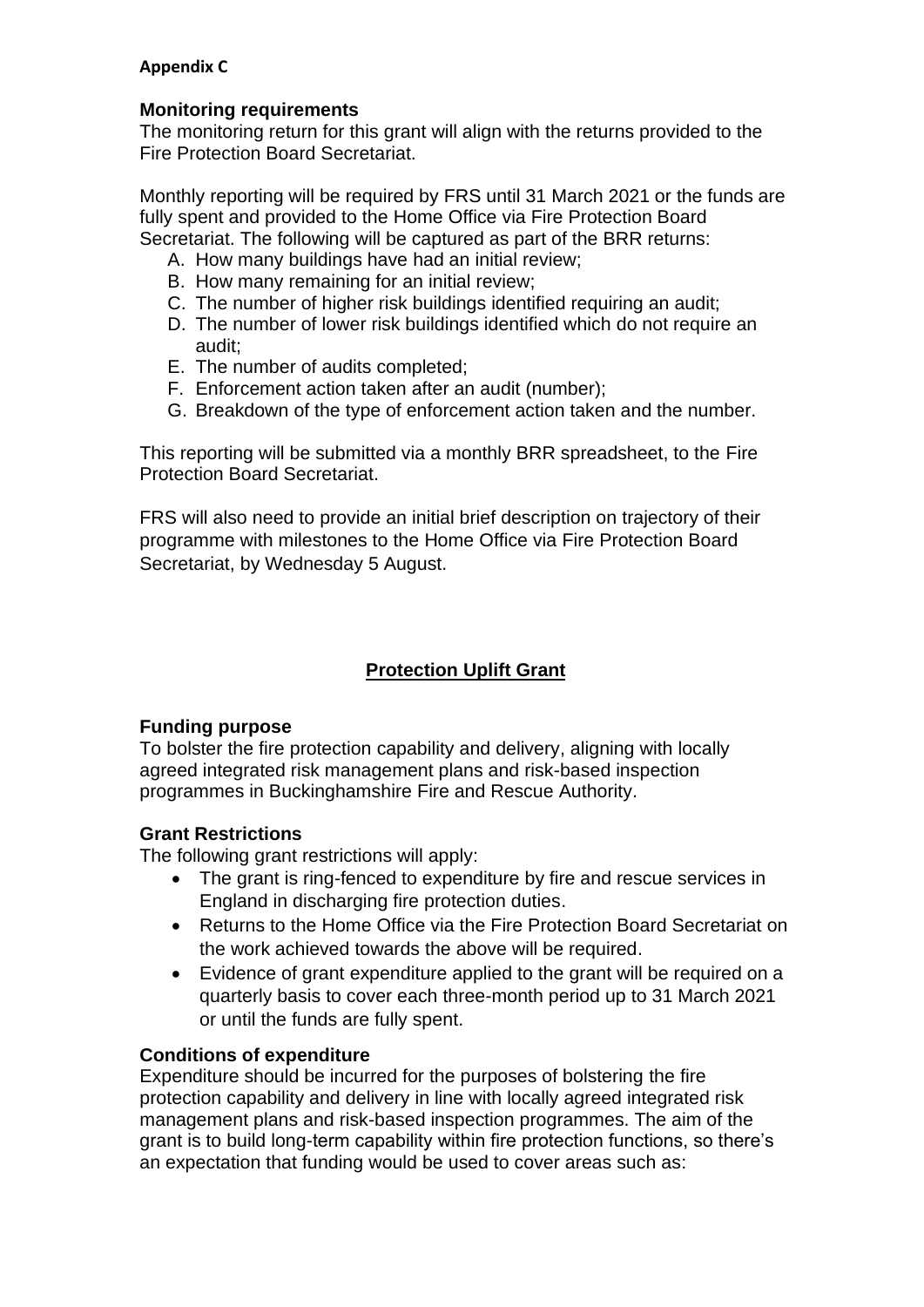#### **Workforce**

- Increasing protection resource;
- Engaging front line crews more on low level protection;
- Upskilling of operational staff;
- Improving competency, accreditation, and qualifications;
- Career pathways in protection.

# **Technology**

- Using an innovative approach to online training;
- Making existing data systems work better including through the development of new data tools;
- Digital platform (protection, prevention and risk);
- Hardware (tablets, body cams).

Categories of expenditure are listed at Annex B. Under this grant, pension abatement costs **will not be** deemed acceptable expenditure.

### *Monitoring and reporting requirements*

### **Financial reporting**

- Sign off of expenditure by the S151/S112 officer will be required on a quarterly basis to cover each quarterly period up to 31 March 2021 or until the funds are fully spent.
- First quarterly reporting will be required by 31<sup>st</sup> August 2020 and quarterly thereafter.
- FRSs will need to complete the financial return attached at Annex B with the type of spend specified.

### **Monitoring requirements**

- FRS to provide to the Home Office via the Fire Protection Secretariat by end of August 2020 a return on how they intend to spend the Protection Uplift funding and how they will meet the grant agreement requirement to increase protection capability with outputs clearly detailed.
- Quarterly reporting will be required by FRS until 31 March 2021 provided to the Home Office via the Fire Protection Board Secretariat, using a standard template. Further details on these returns will follow shortly.
- Returns are likely to include data covering the below metrics. Returns should be related to the outputs detailed in the August 2020 return. Analysis may include (but is not limited to):
	- A. How many staff have been employed, (please indicate roles eg. Fire Safety Officer, data analyst, back filling posts, other)
	- B. How many staff trained and to what qualification level.
	- C. How many staff accredited and with what organisation.
	- D. An increase in number of high-risk buildings audited.
	- E. An increase of engagement (FSO hours).
	- F. How many hits on website / events.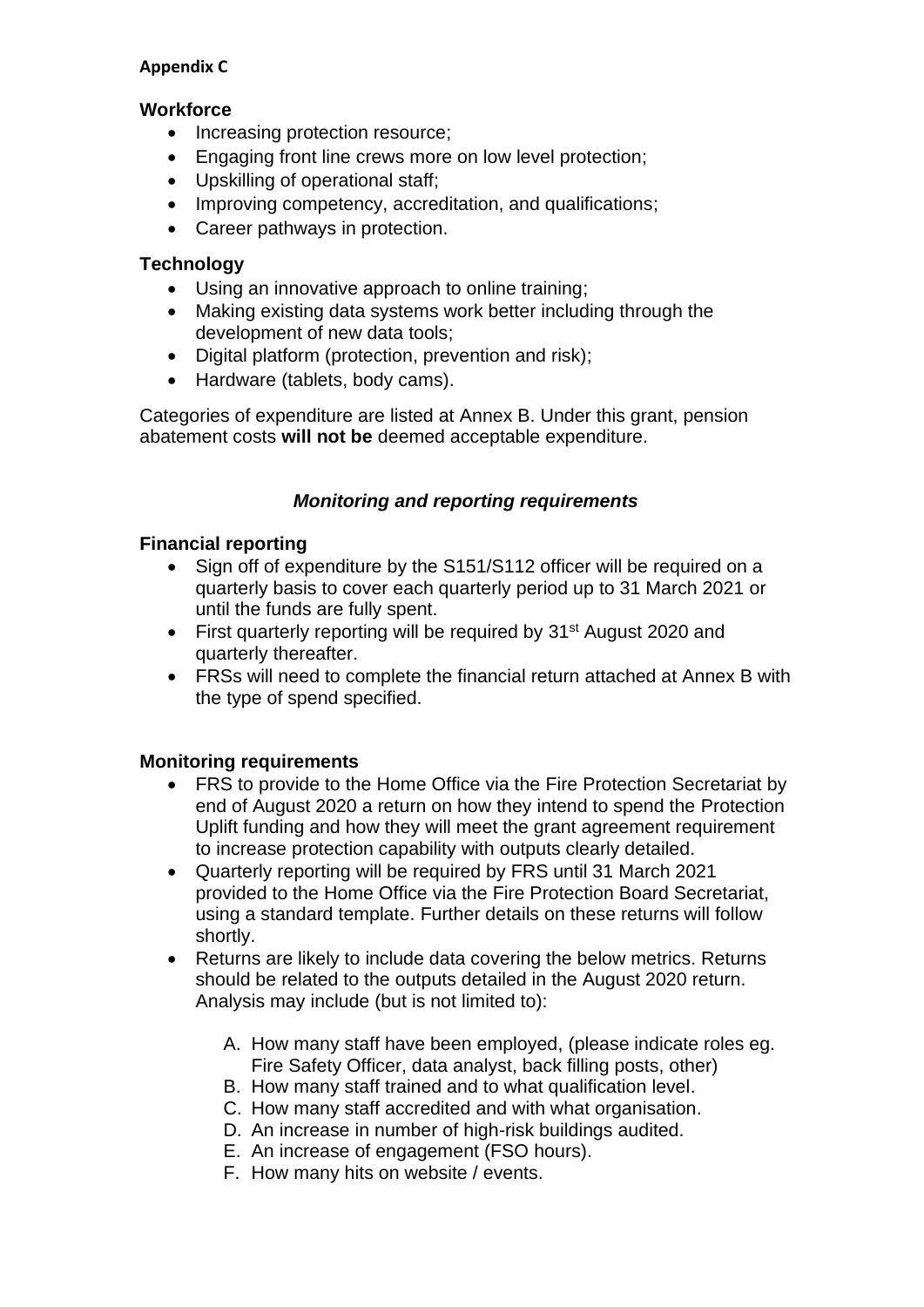- G. What IT solutions have been developed to meet objectives.
- H. What equipment has been purchased. (commentary required)
- I. Investment or capital expenditure. (commentary required)
- FRS will also need to provide protection data, including on the number of audits undertaken and outcomes by different building types. A standard template will be provided for this return.

To confirm acceptance of this offer of grant funding, please sign and return one copy of the Grant Letter to: [fireprotection@homeoffice.gov.uk](mailto:fireprotection@homeoffice.gov.uk) by Friday 7 August. The Grant Letter must be returned with signed approval from your Finance Director in the section overleaf. The second copy of the Grant Letter is for your records. Please be aware that no payments will be released until receipt of the signed documentation.

The Grant Sponsor for the Building Risk Review Programme and the Protection Uplift Programme will be the Fire Safety Unit which will be responsible for monitoring delivery. I would be grateful if you would address future correspondence on these grants to: [fireprotection@homeoffice.gov.uk](mailto:kenneth.luther@homeoffice.gov.uk)

Yours sincerely,

Luke Edwards Fire and Resilience Director, Home Office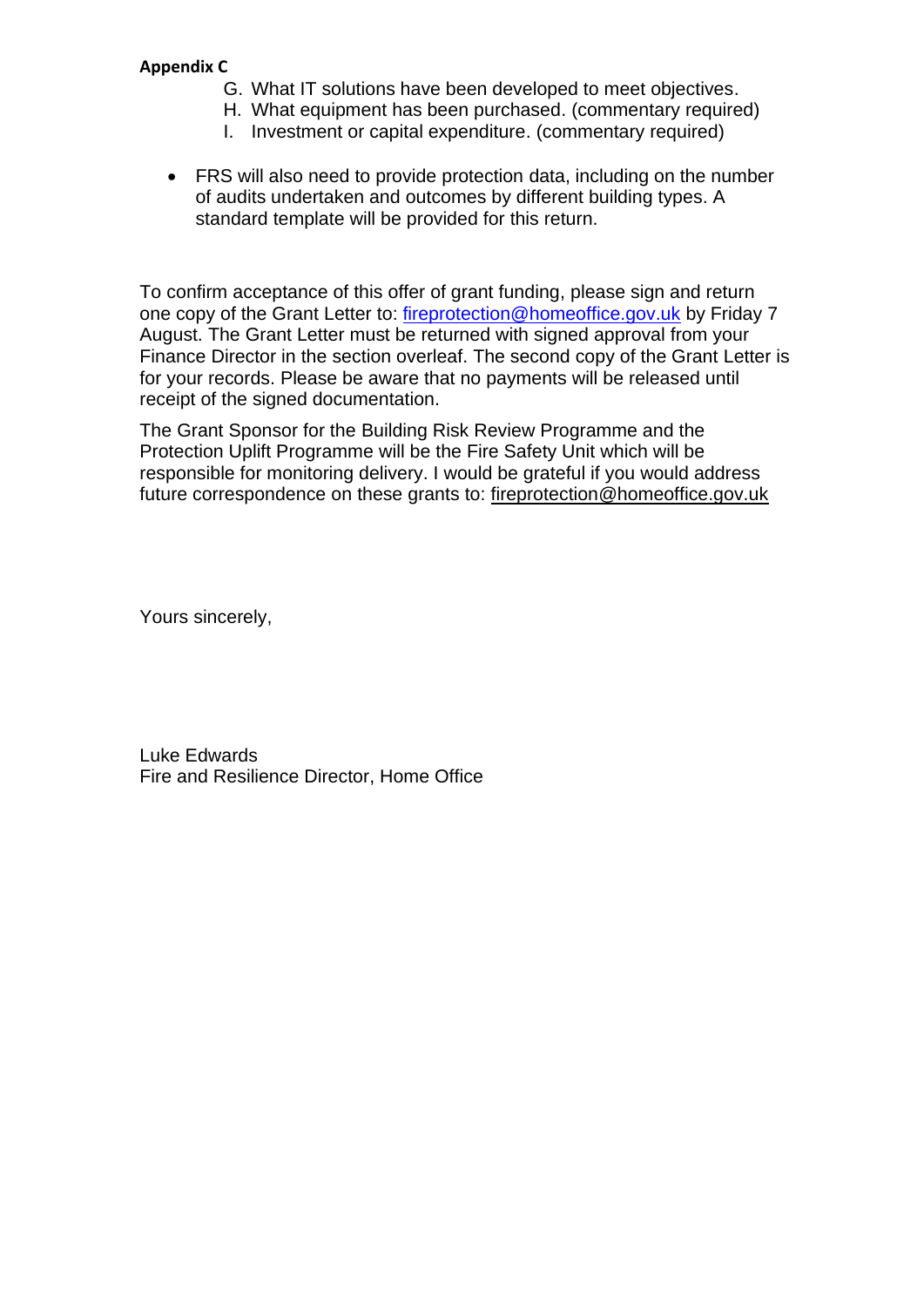### **Finance Director approval**

If you agree to the above grant conditions please ask your Finance Director to sign here and return.

"I agree the above grant conditions"

Signed Finance Director………………………………….

Name (printed)……………………………………………

Date: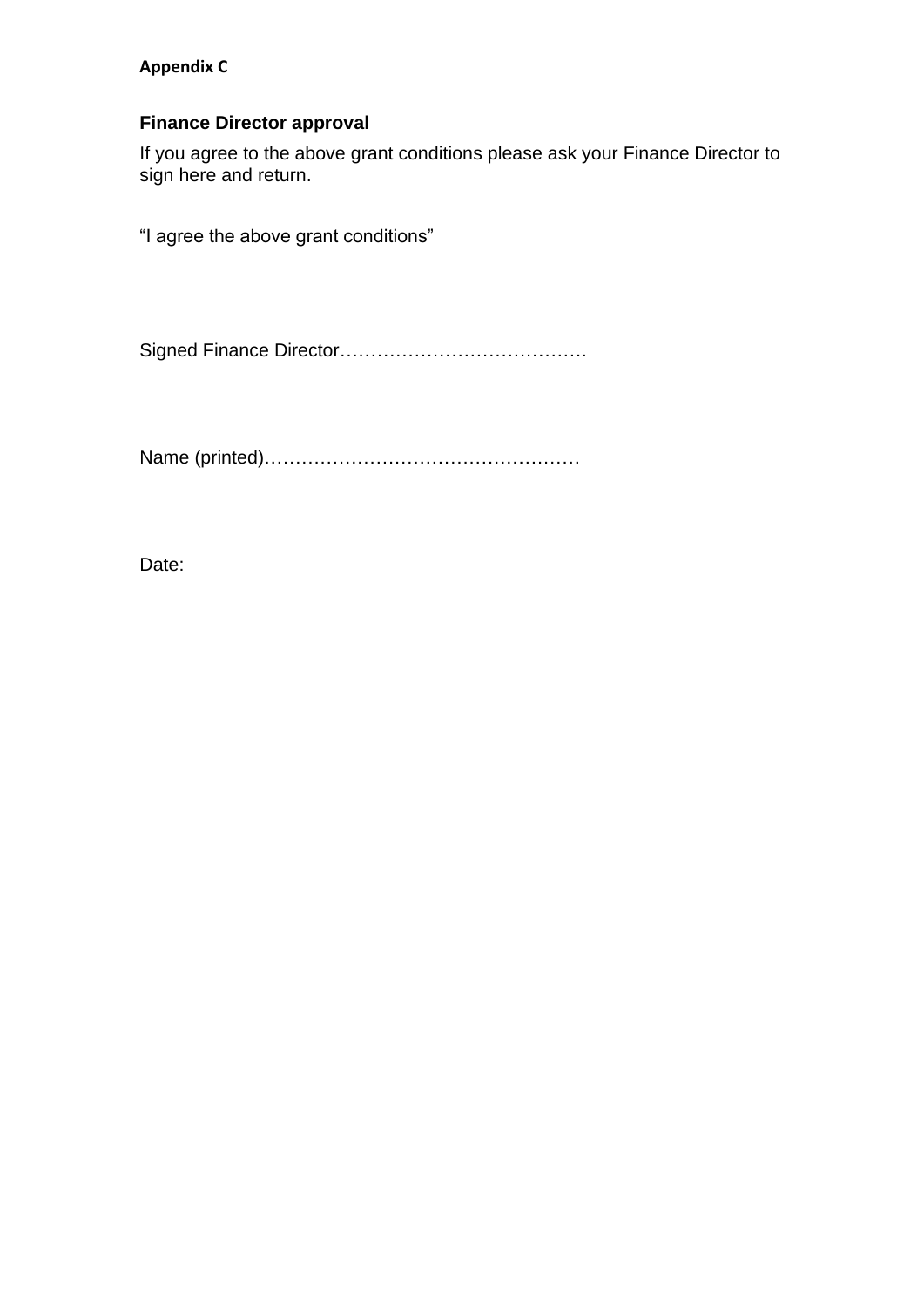| Proposed distribution to FRAS of initiastructure fund |               |  |  |
|-------------------------------------------------------|---------------|--|--|
| <b>FRA</b>                                            | <b>Amount</b> |  |  |
| <b>Avon Fire</b>                                      | £99,229.19    |  |  |
| <b>Bedfordshire Fire</b>                              | £51,166.69    |  |  |
| <b>Berkshire Fire</b>                                 | £64,399.61    |  |  |
| <b>Buckinghamshire Fire</b>                           | £46,253.86    |  |  |
| Cambridgeshire Fire                                   | £55,182.53    |  |  |
| <b>Cheshire Fire</b>                                  | £83,357.89    |  |  |
| <b>Cleveland Fire</b>                                 | £90,967.71    |  |  |
| Cornwall (includes Isle of Scilly)                    | £72,619.62    |  |  |
| Cumbria                                               | £51,876.23    |  |  |
| Derbyshire Fire                                       | £81,885.18    |  |  |
| Devon and Somerset Fire                               | £138,216.31   |  |  |
| Dorset and Wiltshire Fire                             | £88,626.02    |  |  |
| Durham Fire                                           | £65,661.08    |  |  |
| <b>East Sussex Fire</b>                               | £67,944.91    |  |  |
| <b>Essex Fire</b>                                     | £154,771.63   |  |  |
| Gloucestershire                                       | £35,843.91    |  |  |
| <b>Greater London Authority</b>                       | £1,305,618.23 |  |  |
| Greater Manchester Combined Authority                 | £313,285.44   |  |  |
| Hampshire Fire                                        | £135,621.82   |  |  |
| <b>Hereford and Worcester Fire</b>                    | £48,034.88    |  |  |
| Hertfordshire                                         | £76,779.93    |  |  |
| Humberside Fire                                       | £124,606.57   |  |  |
| Isle of Wight                                         | £17,009.90    |  |  |
| <b>Kent Fire</b>                                      | £132,062.11   |  |  |
| Lancashire Fire                                       | £149,892.29   |  |  |
| Leicestershire Fire                                   | £82,525.31    |  |  |
| Lincolnshire                                          | £60,480.44    |  |  |
| Merseyside Fire                                       | £193,928.63   |  |  |
| Norfolk                                               | £74,121.32    |  |  |
| North Yorkshire Police, Fire and Crime Commissioner   | £53,842.90    |  |  |
| Northamptonshire Police, Fire and Crime Commissioner  | £47,475.80    |  |  |
|                                                       |               |  |  |
| Northumberland                                        | £33,831.66    |  |  |
| Nottinghamshire Fire                                  | £100,748.71   |  |  |
| Oxfordshire                                           | £32,213.72    |  |  |
| Shropshire Fire                                       | £32,426.90    |  |  |
| South Yorkshire Fire                                  | £149,157.82   |  |  |
| Staffordshire Police, Fire and Crime Commissioner     | £88,987.39    |  |  |
| Suffolk                                               | £50,205.62    |  |  |
| Surrey                                                | £72,284.21    |  |  |
| Tyne and Wear Fire                                    | £151,629.66   |  |  |
| Warwickshire                                          | £26,215.29    |  |  |
| West Midlands Fire                                    | £327,575.04   |  |  |
| West Sussex                                           | £34,299.55    |  |  |
| West Yorkshire Fire                                   | £237,136.49   |  |  |
| Total                                                 | £5,400,000.00 |  |  |

#### **Proposed distribution to FRAs of Infrastructure fund**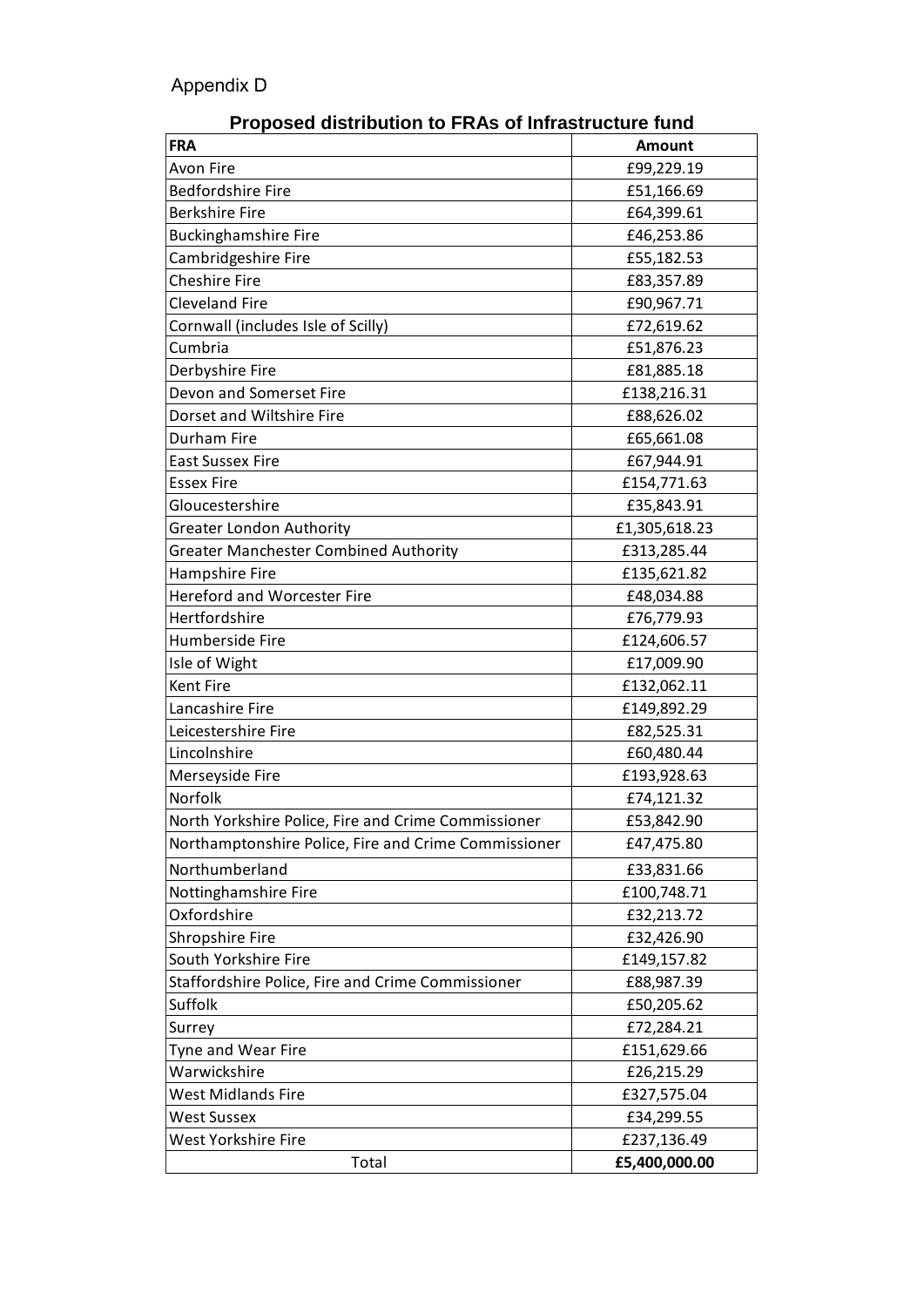**OFFICIAL** Appendix E



Home Office 2 Marsham Street London SW1P 4DF

Luke.Edwards1@homeoffce.gov.uk **www.homeoffice.gov.uk**

**FAO:**

Chief Fire Officers

Cc Roy Wilsher, NFCC Chair

20 May 2020

To all Chief Fire Officers,

### **Protection Surge Funding**

I am writing further to the letter of 29 April from the Minister for Building Safety, Fire and Communities to provide additional detail on the allocation of the £20 million investment in fire protection in 2020/21.

The Minister's letter highlighted that up to £4 million will be provided to the National Fire Chiefs Council (NFCC) to build a new infrastructure to support frontline protection work and £16 million will be provided directly to fire and rescue authorities (FRAs). Of this, £6 million will be allocated directly to support the delivery of the review of all high-rise residential buildings by the end of December 2021, in line with the commitment made by the Secretary of State for Housing, Communities and Local Government.

The remaining £10 million will be provided to FRAs to support improvements in the wider fire protection priorities. Funding allocations were determined based on the building stock within FRA areas, however each FRA will be able to use the funding for their protection priorities in line with local Integrated Risk Management Plans.

For both grant calculations, the Home Office used independent building data from Ordnance Survey. FRAs can access this data directly under the public sector geospatial agreement. More information on how to do this is available here: [https://www.ordnancesurvey.co.uk/business-government/public-sector-geospatial](https://www.ordnancesurvey.co.uk/business-government/public-sector-geospatial-agreement)[agreement.](https://www.ordnancesurvey.co.uk/business-government/public-sector-geospatial-agreement) This analysis used the February 2019 epoch of AddressBase® Premium and MasterMap® Building Heights Attribute. Attached to this letter are five tables, which provide the total number and proportion of buildings within scope in each FRA area as recorded by Ordnance Survey, the definitions used for buildings, and the funds allocated to each FRA.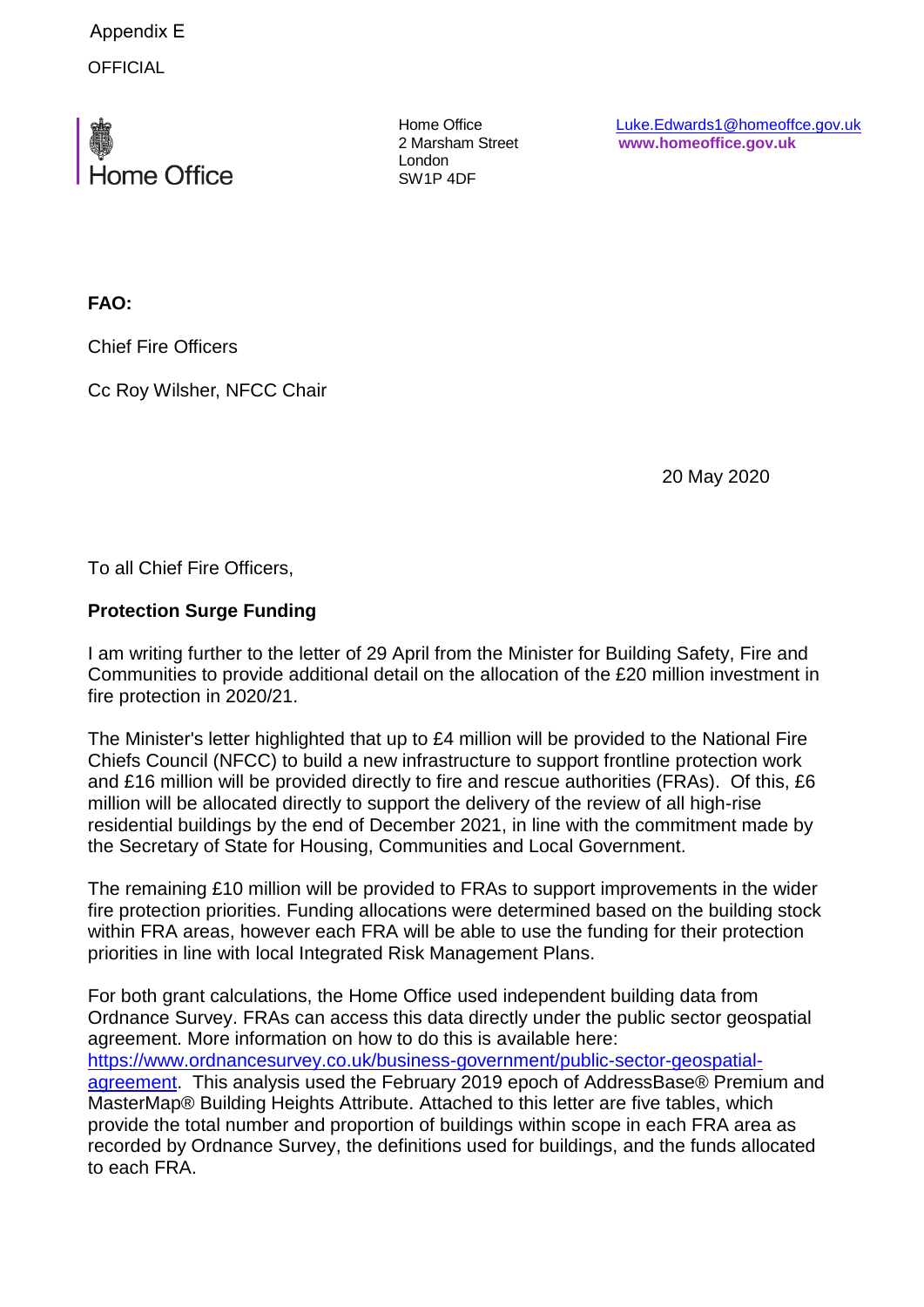The Minister set out in his letter the rationale behind the grant to support the building risk review exercise, which was allocated to FRAs based on the proportion of high-rise residential buildings over 18m, as those are in scope of the review. Each FRA will receive a minimum of £60,000, with the exception of the Isle of Wight and Isles of Scilly FRAs. The remaining fund was proportionally distributed between those FRAs that have more than 1% of the building stock in their area. Table 1 shows the number of apartment blocks over 18m in each FRA area and the distribution of the £6m funding.

The allocation of the £10m general protection grant is based on the proportion of the following buildings within each FRA area:

- *Apartment blocks ≥11 to <18m*
- *Registered Care Homes*
- *Student Accommodation ≥11m*
- *Registered Houses of Multiple Occupancy (HMOs)*
- *Hospital Buildings not including GP surgeries or clinics*
- *Hotels*
- *Sheltered/Supported Housing*
- *Residential Religious Buildings*

[Table 2](#page-21-0) further clarifies the definitions used for these buildings on the basis of assigning the appropriate AddressBase Premium code. These may differ from other sources of data. [Table 3](#page-24-0) and 4 show the number of these buildings in each FRA area and the proportion of the £10 million fund that has been allocated. Table 5 shows the total funding allocated to each FRA.

This surge in protection funding is designed to bolster fire protection activity. This will support the targeting of higher risk buildings and advance improvements in delivery against local risk-based inspection programmes. Conditions and reporting requirements will be set out in grant agreements which will be issued in due course.

Yours faithfully,

1. Ver

**LUKE EDWARDS DIRECTOR OF FIRE AND RESILIENCE**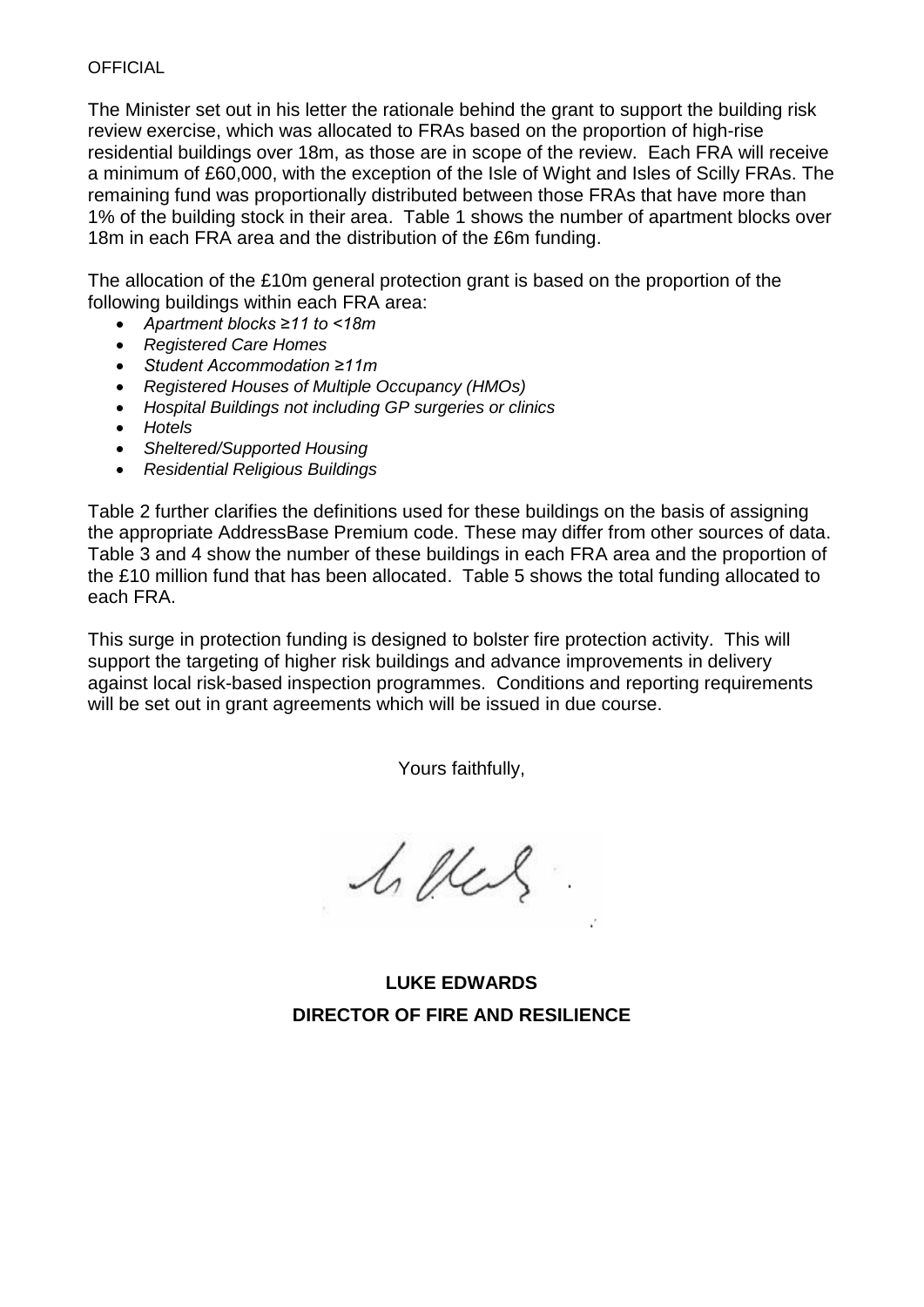# **Table 1: Apartment buildings over 18m by FRA area and distribution of £6m**

| <b>FRA</b>                    |                 | <b>Total fund</b> |
|-------------------------------|-----------------|-------------------|
|                               | <b>Building</b> | distribution      |
|                               | count           | $(\hat{z})$       |
| Avon                          | 279             | 166,137.93        |
| <b>Bedfordshire</b>           | 39              | 60,000.00         |
| <b>Berkshire</b>              | 70              | 60,000.00         |
| <b>Buckinghamshire</b>        | 32              | 60,000.00         |
| Cambridgeshire                | 28              | 60,000.00         |
| <b>Cheshire</b>               | 47              | 60,000.00         |
| <b>Cleveland</b>              | 32              | 60,000.00         |
| <b>Cornwall</b>               | 22              | 60,000.00         |
| <b>Cumbria</b>                | $\overline{7}$  | 60,000.00         |
| <b>Derbyshire</b>             | 37              | 60,000.00         |
| Devon &                       | 82              | 60,000.00         |
| <b>Somerset</b>               |                 |                   |
| <b>Dorset &amp; Wiltshire</b> | 131             | 109,835.37        |
| <b>Durham</b>                 | $\overline{2}$  | 60,000.00         |
| <b>East Sussex</b>            | 357             | 195,810.90        |
| <b>Essex</b>                  | 118             | 104,889.87        |
| <b>Gloucestershire</b>        | 6               | 60,000.00         |
| <b>Greater London</b>         | 5,931           | 2,316,286.98      |
| <b>Greater</b>                | 504             | 251,733.03        |
| <b>Manchester</b>             |                 |                   |
| Hampshire & Isle              | 171             | 125,052.28        |
| of Wight                      |                 |                   |
| <b>Hereford and</b>           | 11              | 60,000.00         |
| Worcester                     |                 |                   |
| <b>Hertfordshire</b>          | 39              | 60,000.00         |
| <b>Humberside</b>             | 39              | 60,000.00         |
| <b>Isles of Scilly</b>        |                 |                   |
| <b>Kent</b>                   | 92              | 60,000.00         |
| <b>Lancashire</b>             | 35              | 60,000.00         |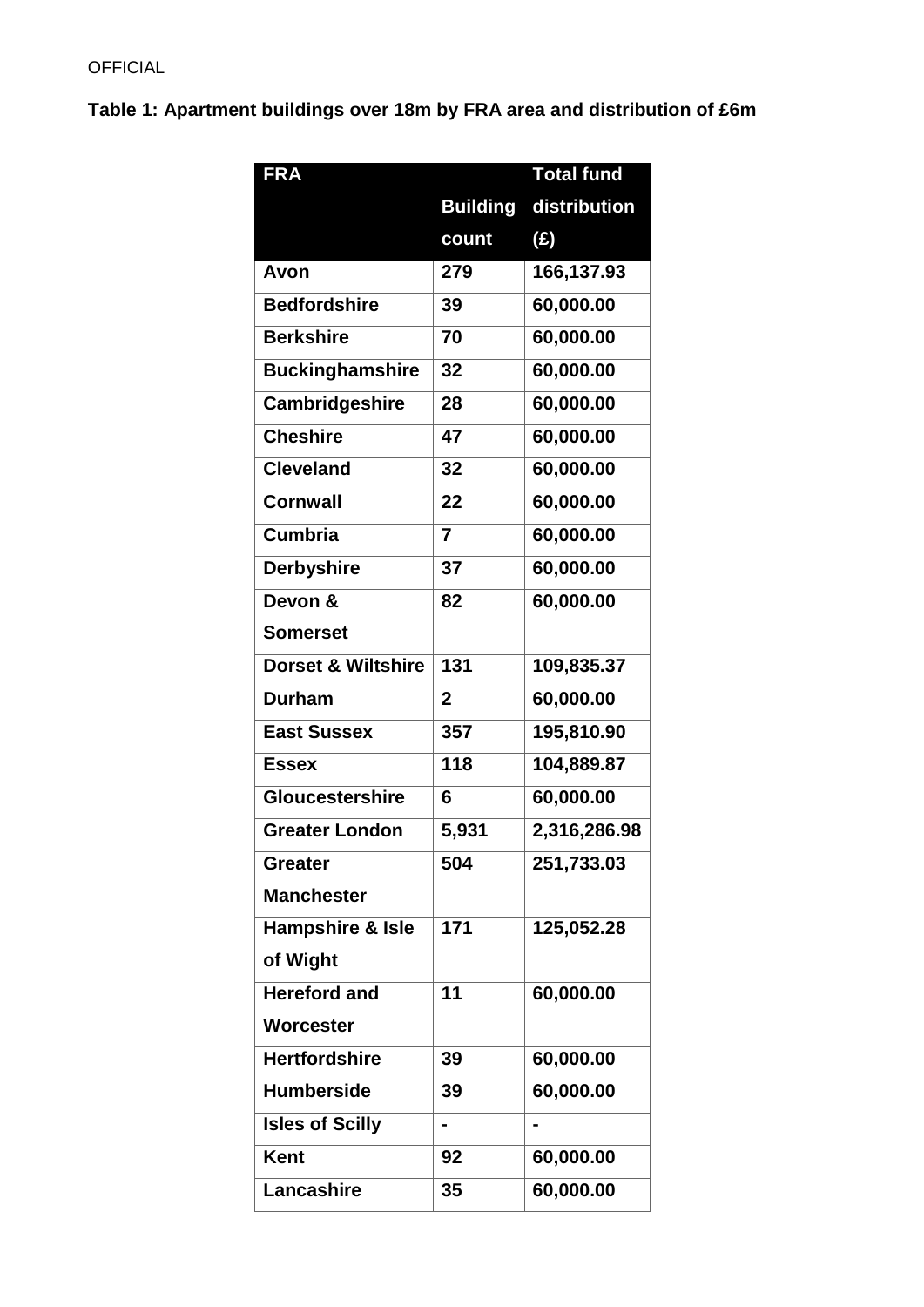<span id="page-21-0"></span>

| Leicestershire         | 84             | 60,000.00    |
|------------------------|----------------|--------------|
| Lincolnshire           | 15             | 60,000.00    |
| <b>Merseyside</b>      | 198            | 135,323.69   |
| <b>Norfolk</b>         | 31             | 60,000.00    |
| <b>North Yorkshire</b> | 38             | 60,000.00    |
| Northamptonshire       | 10             | 60,000.00    |
| Northumberland         | $\overline{2}$ | 60,000.00    |
| Nottinghamshire        | 93             | 60,000.00    |
| <b>Oxfordshire</b>     | 5              | 60,000.00    |
| <b>Shropshire</b>      | 13             | 60,000.00    |
| <b>South Yorkshire</b> | 174            | 126,193.54   |
| <b>Staffordshire</b>   | 36             | 60,000.00    |
| <b>Suffolk</b>         | 31             | 60,000.00    |
| <b>Surrey</b>          | 46             | 60,000.00    |
| <b>Tyne and Wear</b>   | 226            | 145,975.52   |
| Warwickshire           | 20             | 60,000.00    |
| <b>West Midlands</b>   | 536            | 263,906.56   |
| <b>West Sussex</b>     | 19             | 60,000.00    |
| <b>West Yorkshire</b>  | 365            | 198,854.28   |
| <b>Total</b>           | 10,053         | 5,999,999.95 |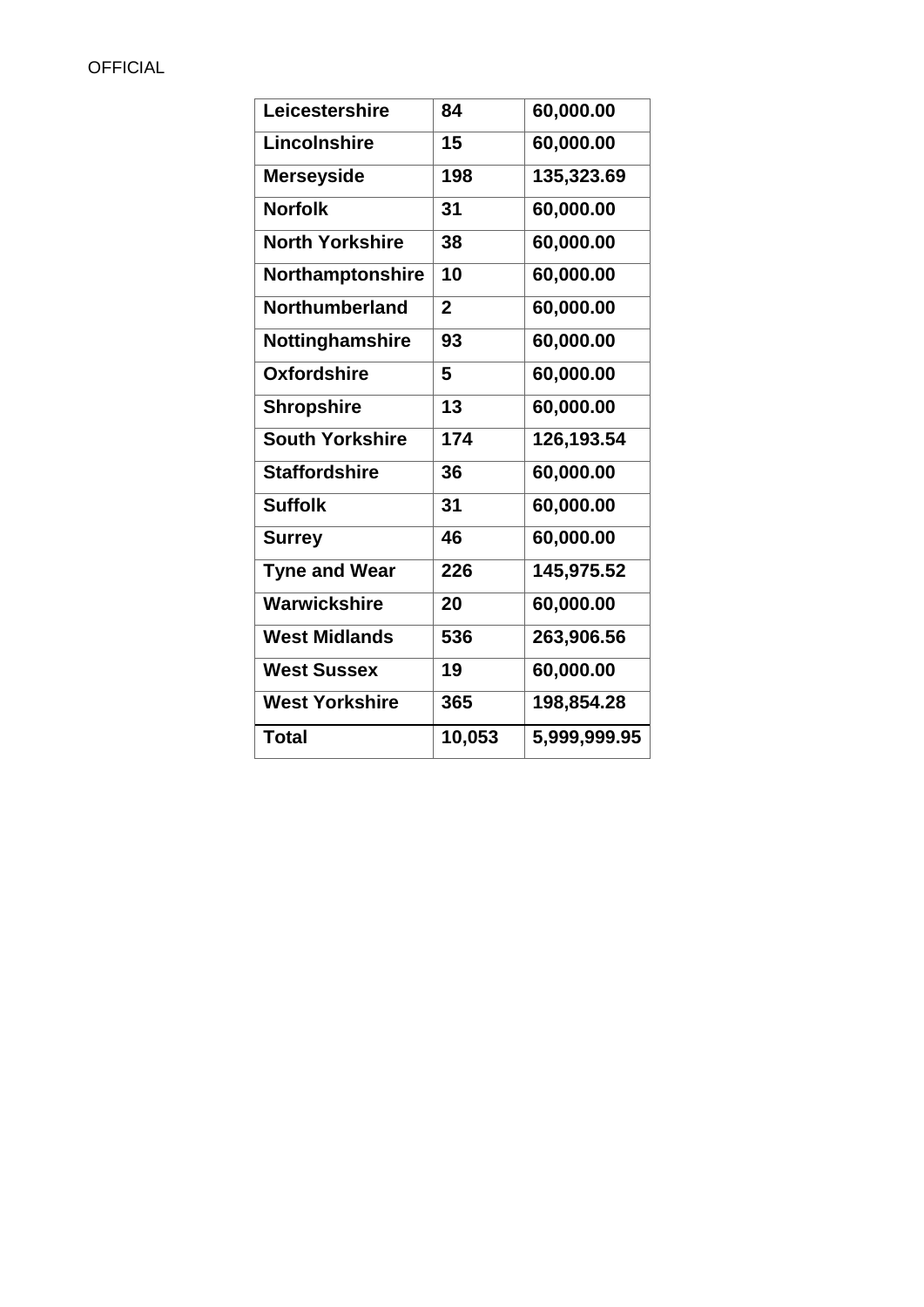# **Table 2: Definitions used for building types**

| <b>Building Category</b>   | <b>Examples</b>                               | <b>AddressBase Premium®</b>    |
|----------------------------|-----------------------------------------------|--------------------------------|
|                            |                                               | <b>Code</b>                    |
| <b>Apartment blocks</b>    | <b>Includes unregistered HMOs, retirement</b> | RD06 (and                      |
| ≥11 to <18m                | villages, independent living etc              | RD02, RD03, RD04,              |
|                            |                                               | RD01, RD07, RD, RD10           |
|                            |                                               | above 11m)                     |
|                            |                                               |                                |
| <b>Care home</b>           | Registered only - for any group (for          | <b>RI01</b>                    |
|                            | example age or disability)                    |                                |
| <b>Student</b>             | Boarding school accommodation,                | <b>RI03</b>                    |
| <b>Accommodation</b>       | student halls of residence                    |                                |
| ≥11m                       |                                               |                                |
| <b>HMO</b>                 | <b>Registered houses of multiple</b>          | RH, RH01, RH02, RH03           |
|                            | occupancy A house of multiple                 |                                |
|                            | occupancy is defined as having more           |                                |
|                            | than one household (unrelated                 |                                |
|                            | residents) however different Local            |                                |
|                            | Authorities have different registration       |                                |
|                            | requirements depending on the number          |                                |
|                            | of households                                 |                                |
| <b>Hospitals</b>           | By building not whole hospital complex,       | CM03, CM03HI, CM03HP           |
|                            | includes onsite accommodation for             | (excludes                      |
|                            | nurses/doctors. This does not include         | CM, CM01, CM02,                |
|                            | other medical buildings such as GP            | CM02HL, CM02HC,                |
|                            | surgeries or Clinics.                         | <b>CM05, CM05ZS)</b>           |
| <b>Hotel</b>               | Hotel, B&B, hostel, guest house               | <b>CH01YH, CH, CH01,</b>       |
|                            |                                               | <b>CH03</b>                    |
| <b>Religious (R)</b>       | <b>Monastery/convent</b>                      | RI02RC                         |
| <b>Supported/Sheltered</b> | Homeless shelters, supported living,          | <b>RD08, RI02, RI02NC, RI,</b> |
| housing                    | retirement homes                              | CC03SC                         |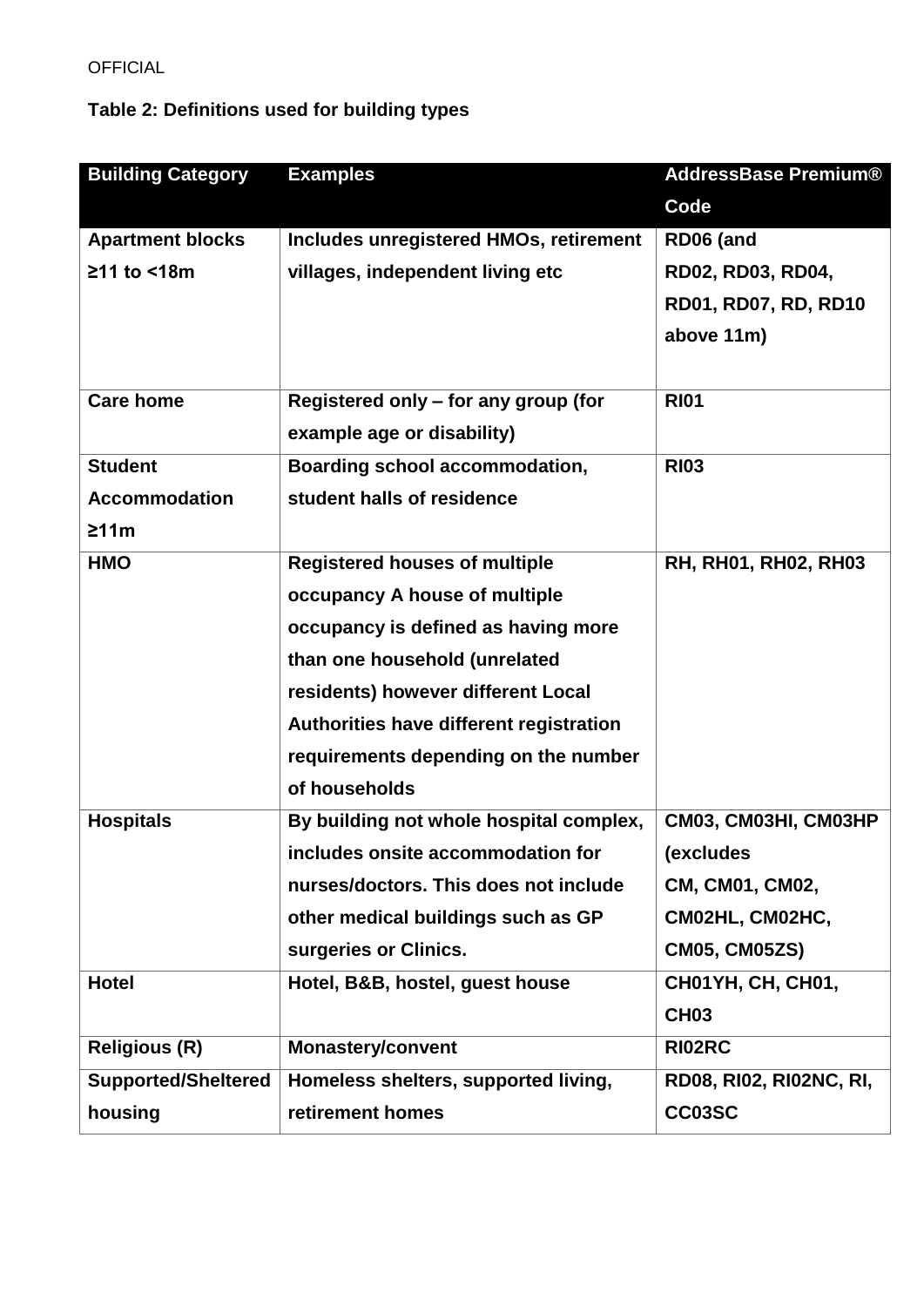**AddressBase Premium classifications are assigned to Unique Property Reference Number (UPRN) at an address level. These are then linked to building structures references with a Topographic Identifier (TOID). All buildings are counted by the unique TOID that has been linked to the classification code(s) above. Where a height threshold is applied a building is counted when the TOID is linked to a height within that threshold via the Building Heights Attribute. Further information on AddressBase Premium classifications can be found here:** 

**[https://www.ordnancesurvey.co.uk/business-government/tools-](https://www.ordnancesurvey.co.uk/business-government/tools-support/addressbase-premium-support)**

**[support/addressbase-premium-support](https://www.ordnancesurvey.co.uk/business-government/tools-support/addressbase-premium-support)**

**Further information on the Building Heights Attribute can be found here: [https://www.ordnancesurvey.co.uk/business-government/products/mastermap](https://www.ordnancesurvey.co.uk/business-government/products/mastermap-building)[building](https://www.ordnancesurvey.co.uk/business-government/products/mastermap-building)**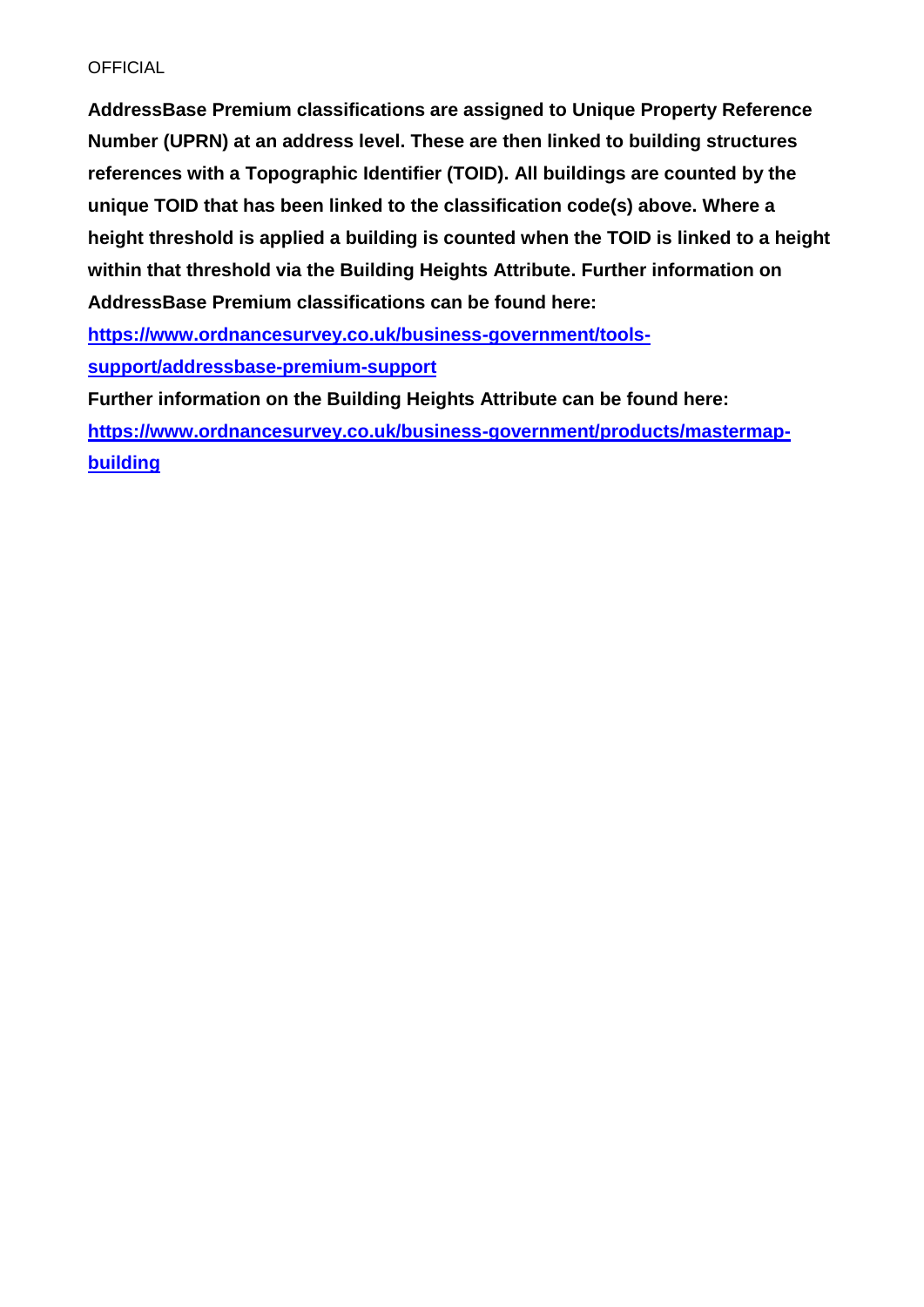# <span id="page-24-0"></span>**Table 3: Number of buildings in scope for £10m funding by FRA**

| <b>FRA</b>                            | 1m to 18m<br>Apartment        | Care Home* | Education<br>m <sub>1</sub> /5 (R) | HMO*  | Hospitals | <b>Hotels</b> | supported<br>Sheltered<br>housina | $\mathsf{(R)}$<br>Religious |
|---------------------------------------|-------------------------------|------------|------------------------------------|-------|-----------|---------------|-----------------------------------|-----------------------------|
| Avon                                  | $\overline{\lambda}$<br>4,339 | 504        | 62                                 | 1,650 | 68        | 411           | 111                               |                             |
| <b>Bedfordshire</b>                   | 357                           | 203        | 26                                 | 746   | 25        | 79            | 529                               | $\blacksquare$              |
| <b>Berkshire</b>                      | 509                           | 253        | 38                                 | 149   | 35        | 193           | 79                                | $\mathbf 1$                 |
| <b>Buckinghamshire</b>                | 476                           | 209        | 18                                 | 528   | 27        | 142           | 992                               | $\mathbf{1}$                |
| Cambridgeshire                        | 387                           | 237        | 69                                 | 820   | 68        | 204           | 435                               | $\blacksquare$              |
| <b>Cheshire</b>                       | 427                           | 298        | $\mathbf 1$                        | 1,124 | 37        | 211           | 177                               | $\blacksquare$              |
| <b>Cleveland</b>                      | 153                           | 216        | $\overline{\mathbf{3}}$            | 220   | 19        | 111           | 85                                | $\mathbf 1$                 |
| <b>Cornwall &amp; Isles of Scilly</b> | 211                           | 216        | $\blacksquare$                     | 120   | 31        | 478           | 43                                | $\mathbf 1$                 |
| <b>Cumbria</b>                        | 405                           | 171        | $\mathbf 1$                        | 202   | 28        | 639           | 88                                |                             |
| <b>Derbyshire</b>                     | 304                           | 385        | 13                                 | 295   | 47        | 218           | 147                               | $\mathbf{2}$                |
| <b>Devon &amp; Somerset</b>           | 1,945                         | 928        | 31                                 | 295   | 106       | 988           | 682                               | $\mathbf 1$                 |
| <b>Dorset &amp; Wiltshire</b>         | 1,138                         | 640        | 16                                 | 1,435 | 64        | 920           | 220                               | $\mathbf 1$                 |
| <b>Durham</b>                         | 135                           | 262        | $\mathbf{3}$                       | 51    | 36        | 98            | 368                               | $\mathbf 1$                 |
| <b>East Sussex</b>                    | 4,748                         | 550        | 12                                 | 307   | 55        | 351           | 66                                | $\mathbf 1$                 |
| <b>Essex</b>                          | 1,132                         | 724        | $\mathbf 1$                        | 1,092 | 89        | 261           | 818                               | $\mathbf{3}$                |
| Gloucestershire                       | 730                           | 290        | 9                                  | 169   | 42        | 163           | 141                               | $\overline{2}$              |
| <b>Greater London</b>                 | 47,223                        | 2,132      | 218                                | 9,318 | 292       | 1,565         | 1,244                             | 19                          |
| <b>Greater Manchester</b>             | 1,551                         | 666        | 11                                 | 336   | 95        | 266           | 268                               | $\boldsymbol{2}$            |
| Hampshire & Isle of                   | 2,392                         | 795        | 86                                 | 539   | 77        | 660           | 709                               | $\blacksquare$              |
| Wight                                 |                               |            |                                    |       |           |               |                                   |                             |
| <b>Hereford and Worcester</b>         | 331                           | 295        | 8                                  | 849   | 34        | 244           | 595                               | $\blacksquare$              |
| <b>Hertfordshire</b>                  | 620                           | 304        | $\overline{7}$                     | 751   | 32        | 103           | 144                               | $\blacksquare$              |
| <b>Humberside</b>                     | 318                           | 426        | $\mathbf{2}$                       | 202   | 85        | 319           | 871                               | $\mathbf 1$                 |
| Kent                                  | 2,384                         | 865        | 44                                 | 2,640 | 59        | 371           | 1,033                             | $\mathbf{3}$                |
| Lancashire                            | 703                           | 662        | 47                                 | 1,155 | 75        | 1,022         | 1,182                             | $\overline{2}$              |
| Leicestershire                        | 738                           | 371        | 91                                 | 2,638 | 29        | 171           | 250                               | 1                           |
| Lincolnshire                          | 95                            | 296        | $\blacksquare$                     | 573   | 19        | 294           | 494                               | $\blacksquare$              |
| <b>Merseyside</b>                     | 2,107                         | 579        | 12                                 | 2,159 | 79        | 293           | 2,300                             | $\mathbf{3}$                |
| <b>Norfolk</b>                        | 355                           | 420        | 10                                 | 784   | 46        | 1,026         | 127                               | $\mathbf{1}$                |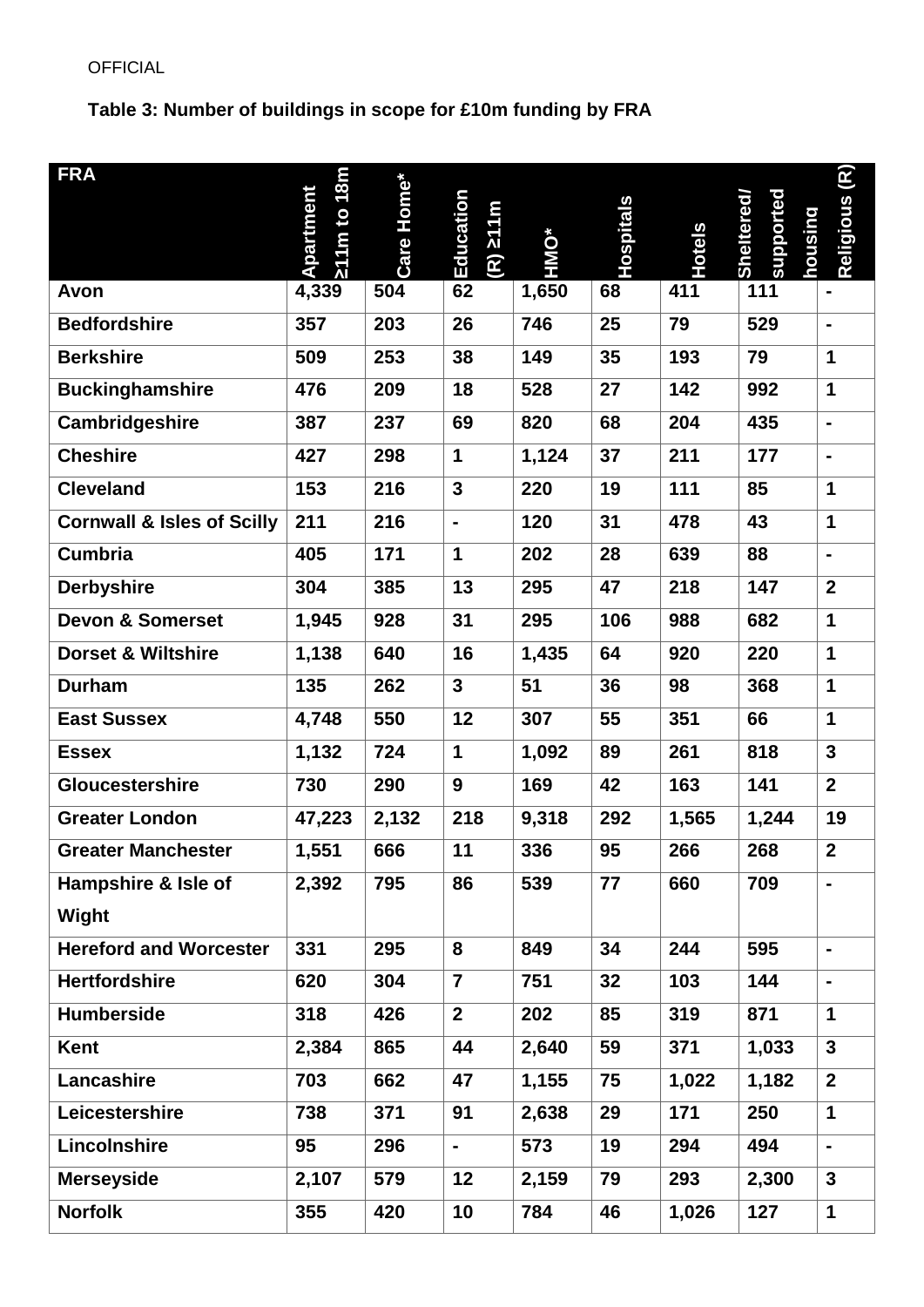| <b>North Yorkshire</b> | 1,199  | 316    | 39                      | 2,654  | 49    | 549    | 156    | 1                            |
|------------------------|--------|--------|-------------------------|--------|-------|--------|--------|------------------------------|
| Northamptonshire       | 224    | 347    | 1                       | 281    | 19    | 155    | 171    | -                            |
| <b>Northumberland</b>  | 47     | 143    | $\blacksquare$          | 5      | 13    | 170    | 39     | $\blacksquare$               |
| Nottinghamshire        | 621    | 471    | 5                       | 221    | 81    | 128    | 254    | $\mathbf 1$                  |
| <b>Oxfordshire</b>     | 289    | 205    | 33                      | 4,424  | 30    | 205    | 81     | $\overline{2}$               |
| <b>Shropshire</b>      | 160    | 213    | $\overline{2}$          | 68     | 21    | 146    | 179    | $\qquad \qquad \blacksquare$ |
| <b>South Yorkshire</b> | 2,099  | 612    | 8                       | 568    | 77    | 123    | 90     | $\overline{2}$               |
| <b>Staffordshire</b>   | 158    | 401    | 3                       | 231    | 53    | 155    | 79     | $\blacksquare$               |
| <b>Suffolk</b>         | 302    | 270    | $\overline{\mathbf{3}}$ | 434    | 37    | 196    | 295    | 1                            |
| <b>Surrey</b>          | 889    | 517    | 18                      | 782    | 51    | 193    | 594    | $\blacksquare$               |
| <b>Tyne and Wear</b>   | 950    | 443    | 13                      | 356    | 60    | 268    | 943    | $\blacksquare$               |
| Warwickshire           | 340    | 191    | 5                       | 1,376  | 35    | 146    | 395    | -                            |
| <b>West Midlands</b>   | 1,282  | 1,059  | 77                      | 2,311  | 118   | 314    | 832    | $\overline{2}$               |
| <b>West Sussex</b>     | 312    | 355    | $\overline{2}$          | 1,125  | 33    | 176    | 156    | $\overline{2}$               |
| <b>West Yorkshire</b>  | 1,609  | 691    | 88                      | 3,296  | 90    | 183    | 552    | 1                            |
| <b>Total</b>           | 86,694 | 20,131 | 1,136                   | 49,279 | 2,466 | 14,908 | 19,014 | 59                           |

**Key: (R = Residential, \*=Registered)**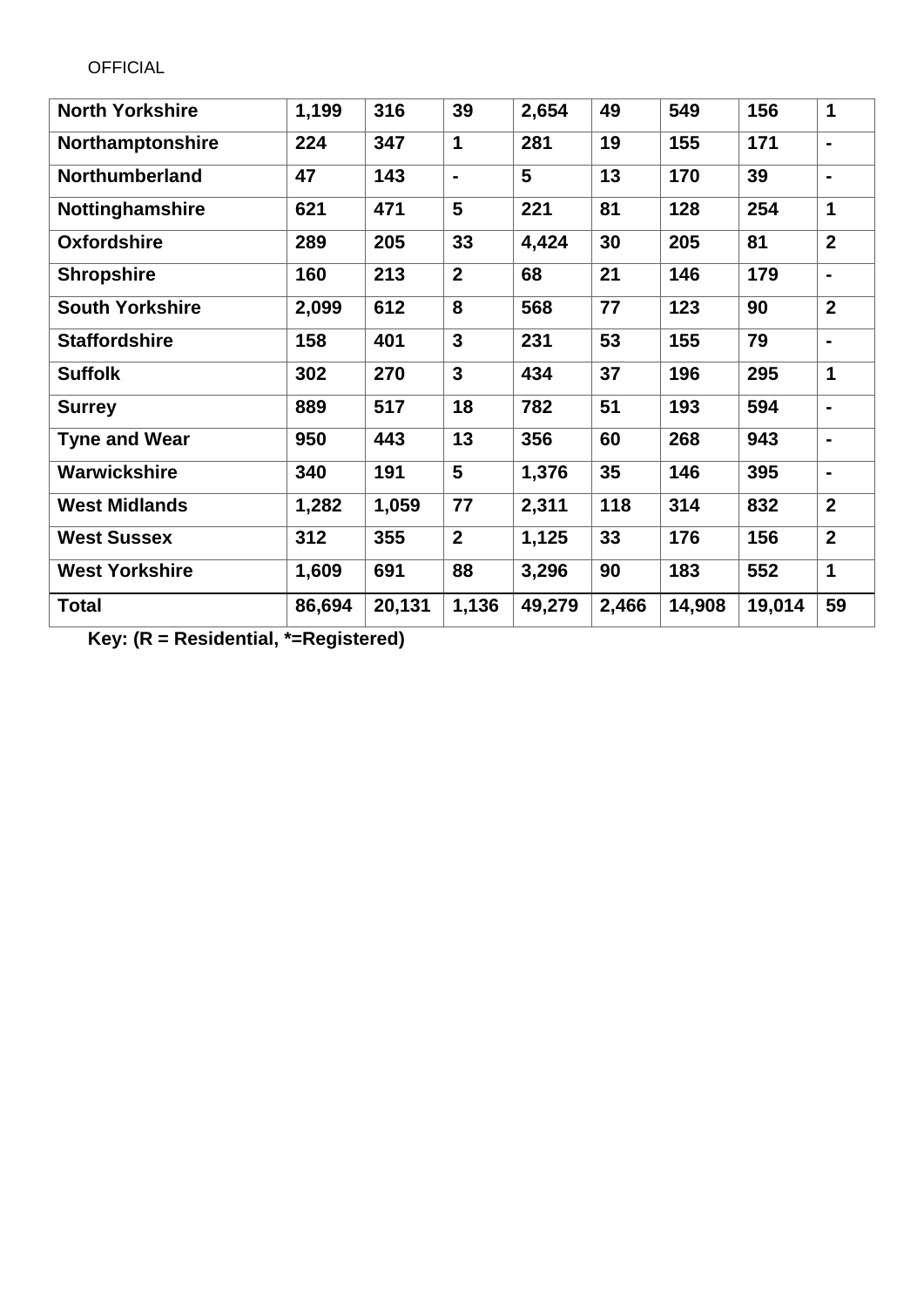**Table 4: Distribution of £10m based on additional buildings by FRA area**

| <b>FRA</b>                            | <b>Building</b> | Distribution (£) |
|---------------------------------------|-----------------|------------------|
|                                       | count           |                  |
| Avon                                  | 7,145           | 368,894.14       |
| <b>Bedfordshire</b>                   | 1,965           | 101,452.34       |
| <b>Berkshire</b>                      | 1,257           | 64,898.52        |
| <b>Buckinghamshire</b>                | 2,393           | 123,549.85       |
| Cambridgeshire                        | 2,220           | 114,617.91       |
| <b>Cheshire</b>                       | 2,275           | 117,457.54       |
| <b>Cleveland</b>                      | 808             | 41,716.79        |
| <b>Cornwall &amp; Isles of Scilly</b> | 1,100           | 56,792.66        |
| <b>Cumbria</b>                        | 1,534           | 79,199.94        |
| <b>Derbyshire</b>                     | 1,411           | 72,849.49        |
| <b>Devon &amp; Somerset</b>           | 4,976           | 256,909.34       |
| <b>Dorset &amp; Wiltshire</b>         | 4,434           | 228,926.05       |
| <b>Durham</b>                         | 954             | 49,254.72        |
| <b>East Sussex</b>                    | 6,090           | 314,424.81       |
| <b>Essex</b>                          | 4,120           | 212,714.32       |
| <b>Gloucestershire</b>                | 1,546           | 79,819.50        |
| <b>Greater London</b>                 | 62,011          | 3,201,608.78     |
| <b>Greater Manchester</b>             | 3,195           | 164,956.86       |
| <b>Hampshire &amp; Isle of Wight</b>  | 5,258           | 271,468.91       |
| <b>Hereford and Worcester</b>         | 2,356           | 121,639.55       |
| <b>Hertfordshire</b>                  | 1,961           | 101,245.82       |
| <b>Humberside</b>                     | 2,224           | 114,824.43       |
| <b>Kent</b>                           | 7,399           | 382,008.08       |
| Lancashire                            | 4,848           | 250,300.74       |
| Leicestershire                        | 4,289           | 221,439.74       |
| Lincolnshire                          | 1,771           | 91,436.18        |
| <b>Merseyside</b>                     | 7,532           | 388,874.83       |
| <b>Norfolk</b>                        | 2,769           | 142,962.61       |
| <b>North Yorkshire</b>                | 4,963           | 256,238.15       |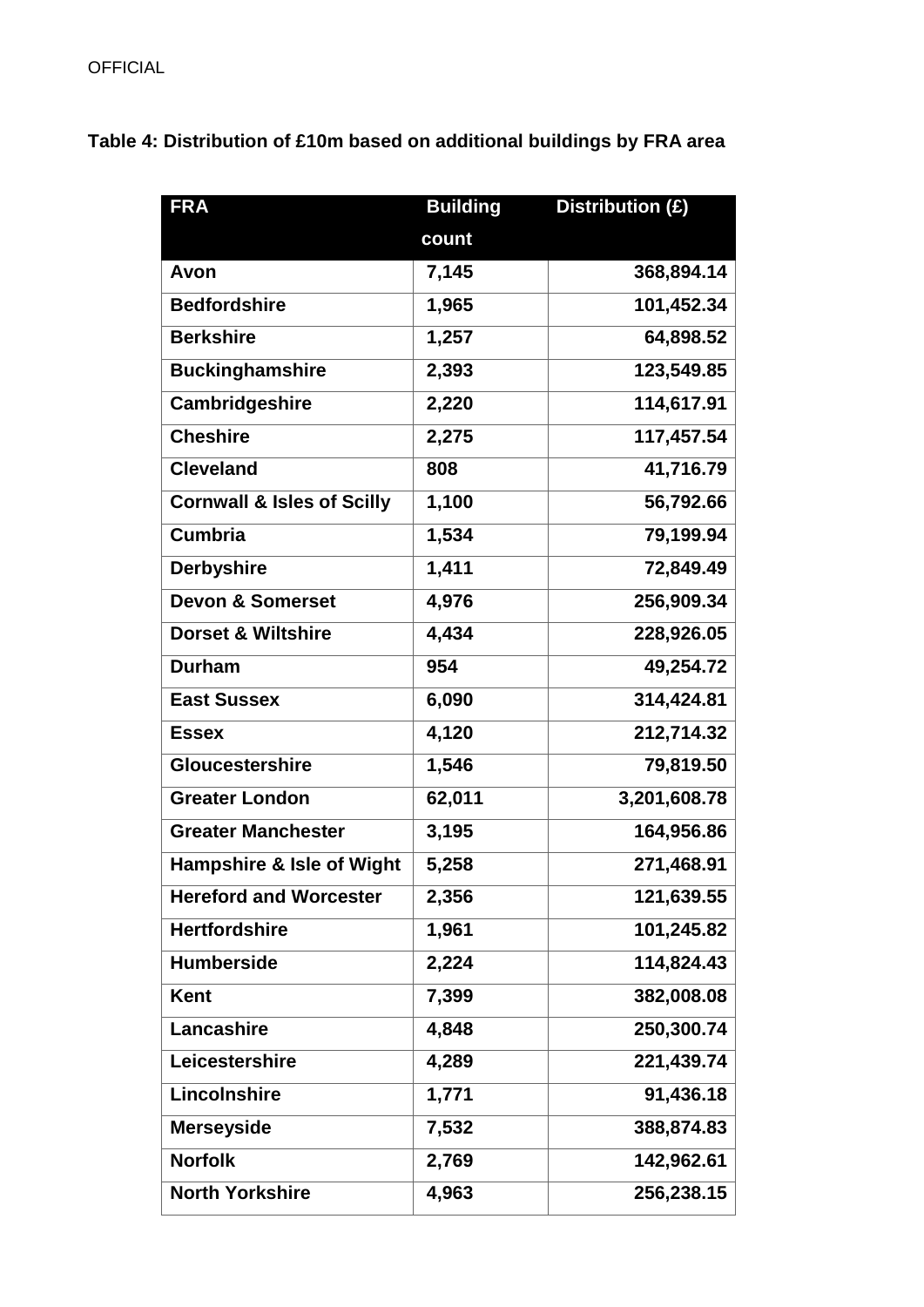| Northamptonshire       | 1,198   | 61,852.37    |
|------------------------|---------|--------------|
| <b>Northumberland</b>  | 417     | 21,529.58    |
| <b>Nottinghamshire</b> | 1,782   | 92,004.10    |
| <b>Oxfordshire</b>     | 5,269   | 272,036.84   |
| <b>Shropshire</b>      | 789     | 40,735.82    |
| <b>South Yorkshire</b> | 3,579   | 184,782.66   |
| <b>Staffordshire</b>   | 1,080   | 55,760.06    |
| <b>Suffolk</b>         | 1,538   | 79,406.46    |
| <b>Surrey</b>          | 3,044   | 157,160.78   |
| <b>Tyne and Wear</b>   | 3,033   | 156,592.85   |
| Warwickshire           | 2,488   | 128,454.67   |
| <b>West Midlands</b>   | 5,995   | 309,519.99   |
| <b>West Sussex</b>     | 2,161   | 111,571.76   |
| <b>West Yorkshire</b>  | 6,510   | 336,109.28   |
| Total                  | 193,687 | 9,999,999.82 |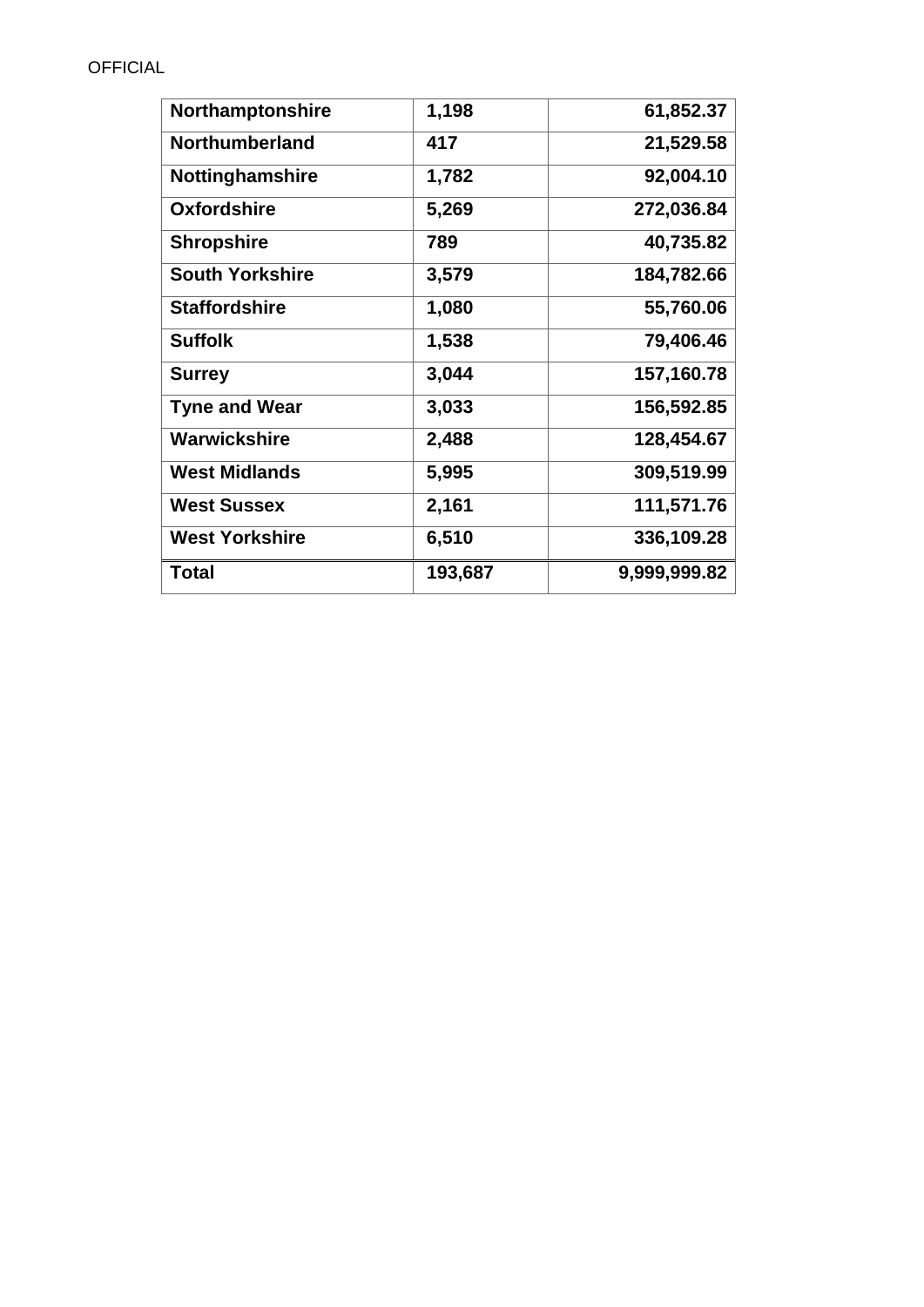# **Table 5: Total distribution of funds by FRA**

| <b>FRA</b>                            | £6m          | £10m         | Total (£)    |
|---------------------------------------|--------------|--------------|--------------|
| Avon                                  | 166,137.93   | 368,894.14   | 535,032.07   |
| <b>Bedfordshire</b>                   | 60,000.00    | 101,452.34   | 161,452.34   |
| <b>Berkshire</b>                      | 60,000.00    | 64,898.52    | 124,898.52   |
| <b>Buckinghamshire</b>                | 60,000.00    | 123,549.85   | 183,549.85   |
| Cambridgeshire                        | 60,000.00    | 114,617.91   | 174,617.91   |
| <b>Cheshire</b>                       | 60,000.00    | 117,457.54   | 177,457.54   |
| <b>Cleveland</b>                      | 60,000.00    | 41,716.79    | 101,716.79   |
| <b>Cornwall &amp; Isles of Scilly</b> | 60,000.00    | 56,792.66    | 116,792.66   |
| <b>Cumbria</b>                        | 60,000.00    | 79,199.94    | 139,199.94   |
| <b>Derbyshire</b>                     | 60,000.00    | 72,849.49    | 132,849.49   |
| <b>Devon &amp; Somerset</b>           | 60,000.00    | 256,909.34   | 316,909.34   |
| <b>Dorset &amp; Wiltshire</b>         | 109,835.37   | 228,926.05   | 338,761.42   |
| <b>Durham</b>                         | 60,000.00    | 49,254.72    | 109,254.72   |
| <b>East Sussex</b>                    | 195,810.90   | 314,424.81   | 510,235.71   |
| <b>Essex</b>                          | 104,889.87   | 212,714.32   | 317,604.19   |
| <b>Gloucestershire</b>                | 60,000.00    | 79,819.50    | 139,819.50   |
| <b>Greater London</b>                 | 2,316,286.98 | 3,201,608.78 | 5,517,895.76 |
| <b>Greater Manchester</b>             | 251,733.03   | 164,956.86   | 416,689.89   |
| Hampshire & Isle of                   |              |              |              |
| <b>Wight</b>                          | 125,052.28   | 271,468.91   | 396,521.19   |
| <b>Hereford and Worcester</b>         | 60,000.00    | 121,639.55   | 181,639.55   |
| <b>Hertfordshire</b>                  | 60,000.00    | 101,245.82   | 161,245.82   |
| <b>Humberside</b>                     | 60,000.00    | 114,824.43   | 174,824.43   |
| <b>Kent</b>                           | 60,000.00    | 382,008.08   | 442,008.08   |
| Lancashire                            | 60,000.00    | 250,300.74   | 310,300.74   |
| Leicestershire                        | 60,000.00    | 221,439.74   | 281,439.74   |
| Lincolnshire                          | 60,000.00    | 91,436.18    | 151,436.18   |
| <b>Merseyside</b>                     | 135,323.69   | 388,874.83   | 524,198.52   |
| <b>Norfolk</b>                        | 60,000.00    | 142,962.61   | 202,962.61   |
| <b>North Yorkshire</b>                | 60,000.00    | 256,238.15   | 316,238.15   |